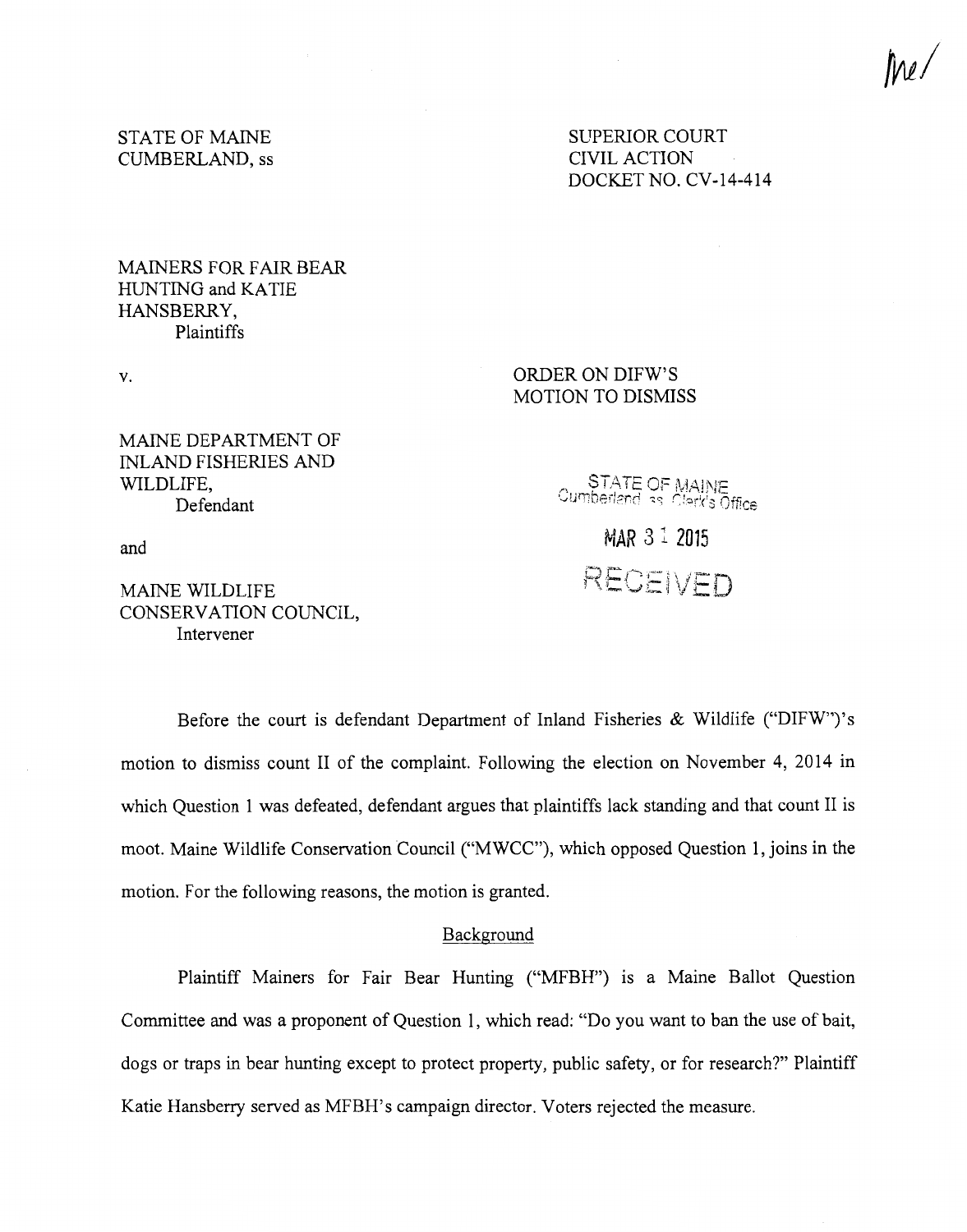Leading up to the election, plaintiffs filed their two-count complaint on September 30, 2014. Count I alleged certain FoAA violations and has been largely resolved. The parties agreed to bifurcate counts I and II to allow the court to enter a final judgment on plaintiffs' primary claim. (3/16115 Stipulation.) Count II alleges the illegal expenditure of public funds over DIFW's advocacy against Question 1, which, most notably, included MWCC's TV commercials showing DIFW staff in uniform discussing their opposition to the ballot measure. Plaintiffs filed a motion for a temporary restraining order, which the court denied on October 22, 2014. Plaintiffs sought expedited review in the Law Court, but the Law Court declined to expedite the case on October 30, 2014. Plaintiffs then withdrew their appeal. On March 6, 2015, defendant moved to dismiss count II of plaintiffs' complaint.

# Discussion

Defendant challenges plaintiffs' standing and argues that count II is moot. "Standing and mootness are closely related concepts describing conditions of justiciability." *Madore v. Me. Land Use Regulation Comm'n,* 1998 ME 178, ¶ 8, 715 A.2d 157. "Standing to sue means that the party, at the commencement of the litigation, has sufficient personal stake in the controversy to obtain judicial resolution of that controversy." *Halfway House, Inc. v. City of Portland,* 670 A.2d 1377, 1379 (Me. 1996). "When a party initially holds the requisite personal interest, but is later divested of that interest" the doctrine of mootness applies. *Madore*, 1998 ME 178, ¶ 8, 715 A.2d 157. As the major organizing proponent of Question 1, the court is satisfied that plaintiff MFBH and its campaign director had a sufficient stake in the controversy at the outset of litigation to present a justiciable case. *See McCaffrey v. Gartley,* 377 A.2d 1367, 1370 (Me. 1973). The court will therefore focus on whether count II is moot.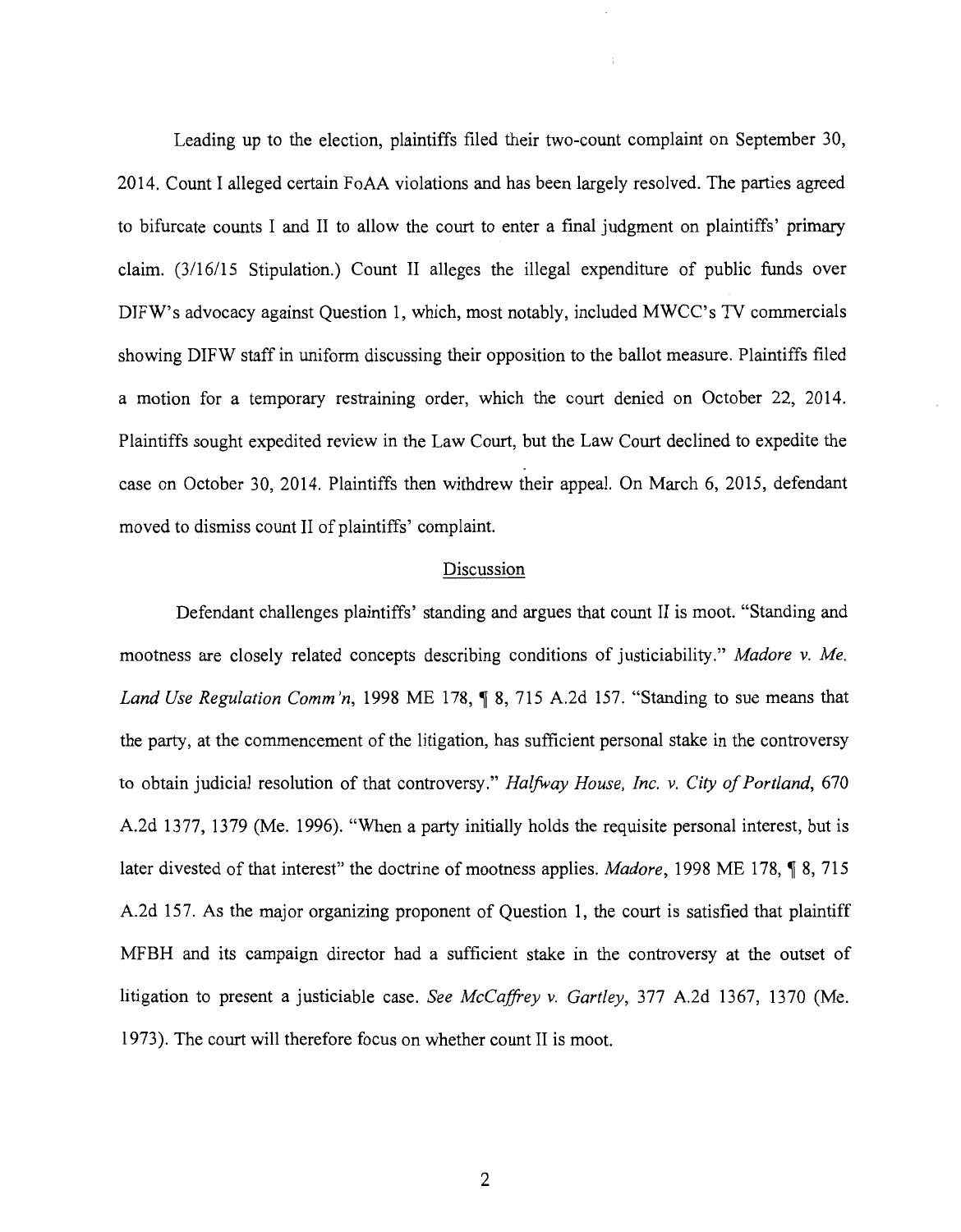# **Mootness**

In deciding whether a case is moot, the court must determine "whether there remain sufficient practical effects flowing from the resolution of the litigation to justify the application of limited judicial resources." *Halfway House, Inc. v. City of Portland,* 670 A.2d 1377, 1380 (Me. 1996). The issue is often phrased in terms of whether a decision from the court could provide the litigants with any effective relief. *Me. Civil Liberties Union v. City ofS. Portland,* 1999 ME 121, <sup>~</sup>8, 734 A.2d 191. "The mootness doctrine preserves the 'flexibility of the law by not creating unnecessary precedent." *Gordan v. Cummings*, 2000 ME 68, ¶ 10, 756 A.2d 942 (quoting *Graffam v. Wray,* 437 A.2d 627, 631 (Me. 1981)).

Plaintiffs' allegations in count II of the complaint are all focused on campaign activity leading up to the Question 1 vote. (Compl.  $\P$  98, 102-103.) Plaintiffs request for relief under count II states:

[T]he plaintiffs respectfully request this Court to (a) permanently enjoin IF&W from further use of agency resources, including staff time, to oppose Question 1; (b) order IF&W to immediately remove political content from its website, YouTube channel, and other outlets; (c) order that the current television advertisement produced using IF & W resources be immediately removed from the air; (d) order repayment of funds illegally expended to the Treasurer of the State of Maine; (e) award Plaintiffs their· attorneys' fees and other costs for the maintenance of this action; and (f) grant such other and further relief as this Court may deem just and appropriate.

Now that the election is over, the agency is no longer using any resources to oppose Question 1 and the television ads are no longer airing. The court does not have the authority to invalidate the election results. *Me. Sch. Admin. Dist. No.* 37 v. Pineo, 2010 ME 11, ¶ 8, 988 A.2d 987. Therefore, the court cannot grant plaintiffs any effective relief.<sup>1</sup> See Campaign for Sensible

<sup>1</sup> Plaintiffs do not have standing to seek repayment of any funds to the Treasurer of the State of Maine. *See Ouellette v. Mills,* 22 F. Supp. 3d 36, 41 (D. Me. 2014) (explaining that standing generally requires "a plaintiff to show that his claim is premised on his own legal rights").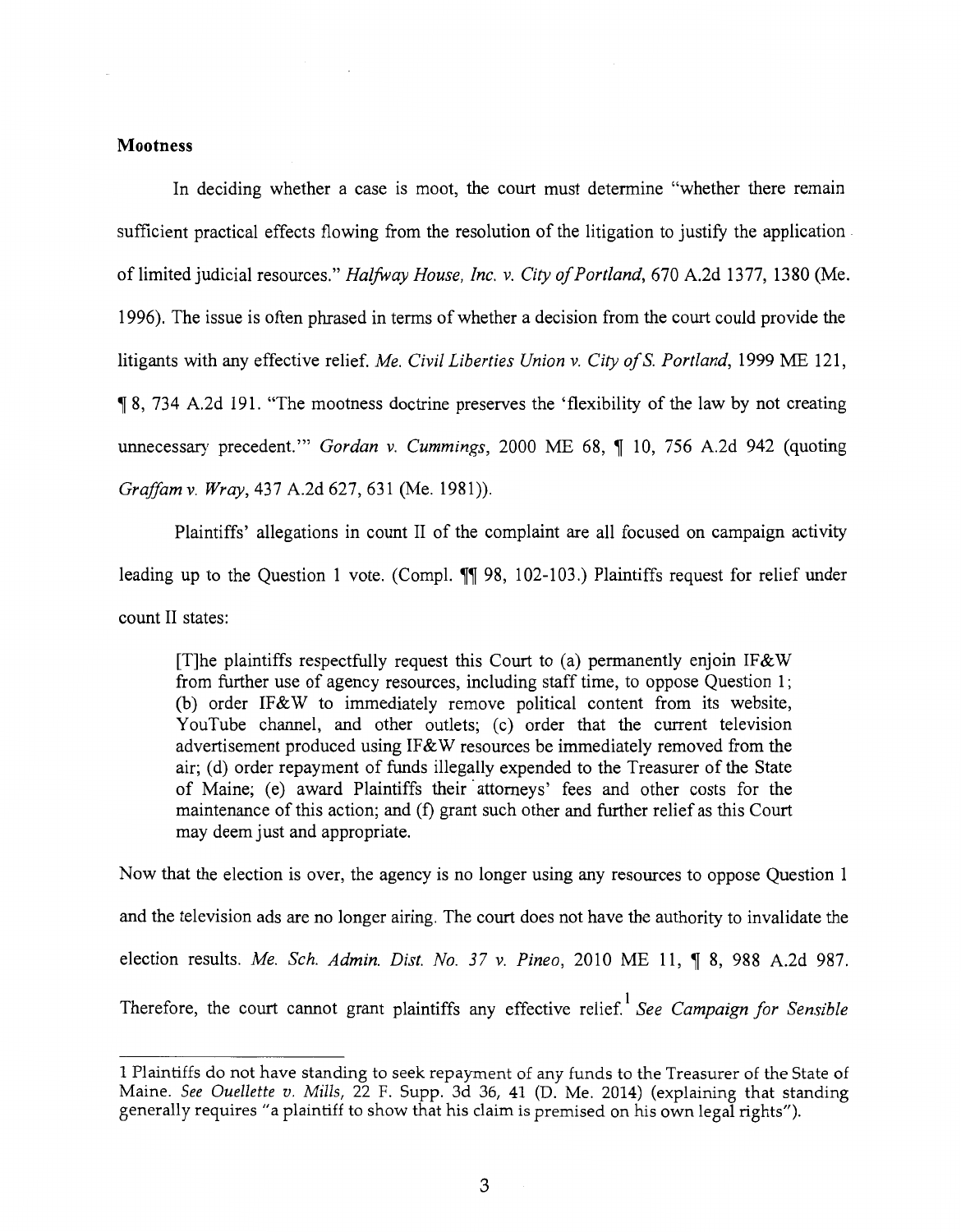*Transp. v. Me. Tpk. Auth.,* 658 A.2d 213, 215 (1995) ("Because the granting of an injunction preventing expenditure of toll revenues to influence the 1991 referendum's outcome would afford no effective relief to CST, its appeal is rendered moot."). Plaintiffs' claim is moot.

Plaintiffs urge the court to find that one of the exceptions to the mootness doctrine applies in this case.

### **Exceptions to Mootness Doctrine**

When a case is moot, the court may nevertheless consider the merits if one of the following three exceptions to the mootness doctrine applies: "(1) sufficient collateral consequences will result from the determination of the questions presented so as to justify relief; (2) the appeal contains questions of great public concern that, in the interest of providing future guidance to the bar [the court] may address; (3) the issues are capable of repetition but evade review because of their fleeting or determinate nature." *Halfway House, Inc.,* 670 A.2d at 1380. The court will address these exceptions individually.

## **1) Collateral Consequences Exception**

Before considering the merits under the collateral consequences exception, plaintiffs must show "that a decision on the merits ... will have more than conjectural and insubstantial consequences in the future." *Sordyl v. Sordyl*, 1997 ME 87, ¶ 6, 692 A.2d 1386 (internal quotation marks omitted). For example, the consequences of a criminal conviction or an involuntary commitment, which might include loss of certain privileges or enhanced penalties for future convictions or commitments, are sufficient to allow the court to hear a case. *In re Walter R.*, 2004 ME 77,  $\P$  10-11, 850 A.2d 346. Plaintiffs' complaint was based on DIFW's advocacy around Question 1, which has ended. Plaintiffs have failed to show how a decision on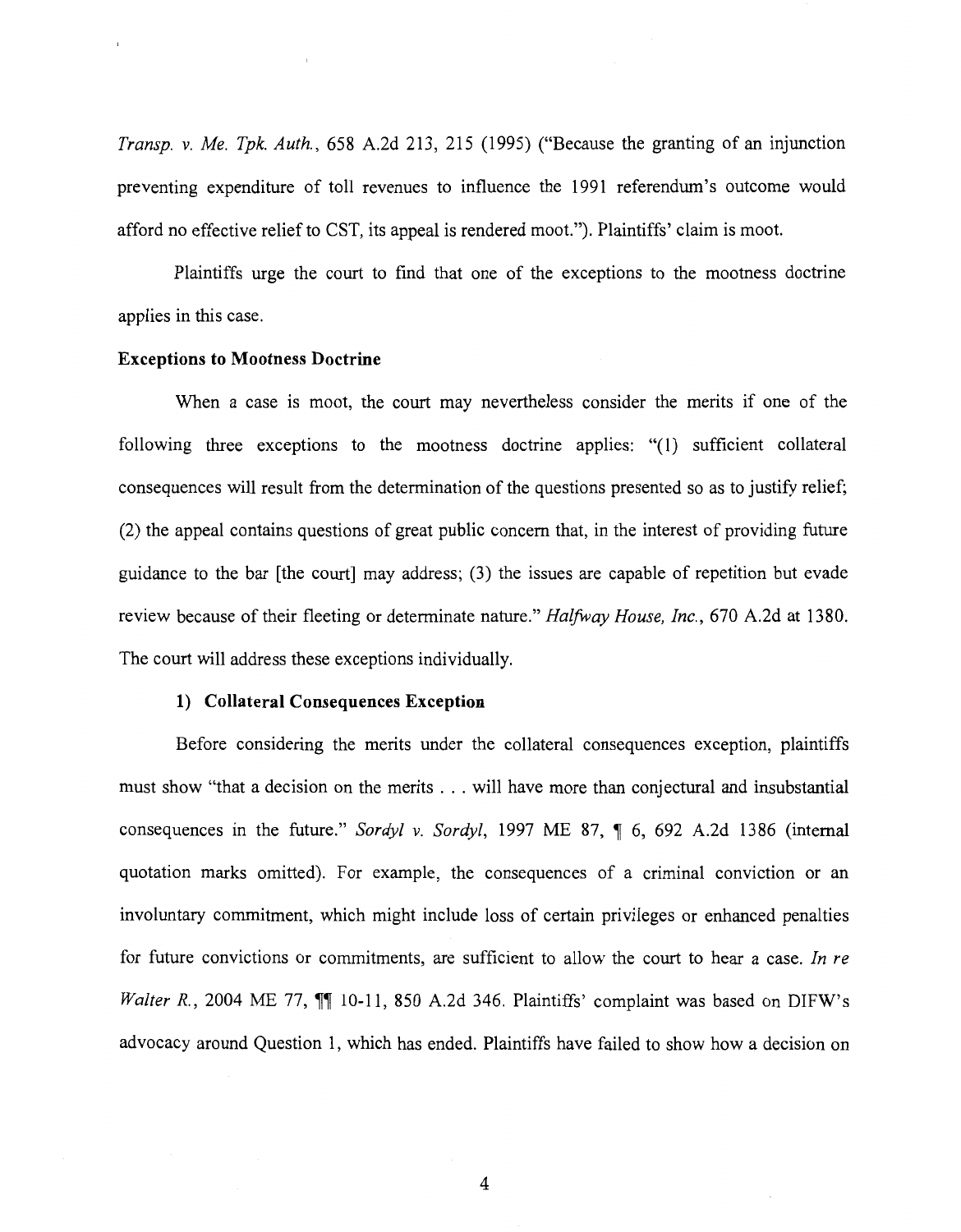the merits will have anything other than speculative consequences in the future. The collateral consequences exception does not apply.

### **2) Public Interest Exception**

In applying the second exception, the court must consider "whether the question is public or private, how much court officials need an authoritative determination for future rulings, and how likely the question is to recur in the future." *Me. Sch. Admin. Dist. No.* 37, 2010 ME 11,  $\P$ 10, 988 A.2d 987 (quoting *Young v. Young*, 2002 ME 167, ¶ 9, 810 A.2d 418). There is certainly a public interest in ensuring the integrity of elections. As discussed in the court's previous order, however, cases concerning the expenditure of public funds can be very fact-specific. (10/22/14 Order.) The court must determine the scope of an agency's authority to expend funds and look at the alleged campaign activity to determine whether it constitutes impermissible advocacy. *See Campaign for Sensible Transp. v. Me. Tpk. Auth.,* 1991 Me. Super. LEXIS 228, at \*10-17 (Oct. 8, 1991). The court's ruling in this case would therefore have limited applicability in situations involving other state agencies with different authority, a different ballot question, and different plaintiffs. *See Young*, 2002 ME 167,  $\parallel$  10, 810 A.2d 418 (declining to apply the public interest exception where an authoritative determination could be df great benefit but "the facts [did] not allow [the court] to analyze all relevant facets of the ... statute"); *see also In re Steven* L., <sup>2014</sup> ME 1, ¶ 8, 86 A.3d 5 ("[O]ur consideration of the issues raised on appeal would not generate meaningful authority for future decision-making, and we cannot conclude that the narrow issues in this case are likely to repeat themselves in the future."). It would be prudent to consider the issues raised by plaintiffs' complaint in the context of an ongoing controversy and a live ballot question.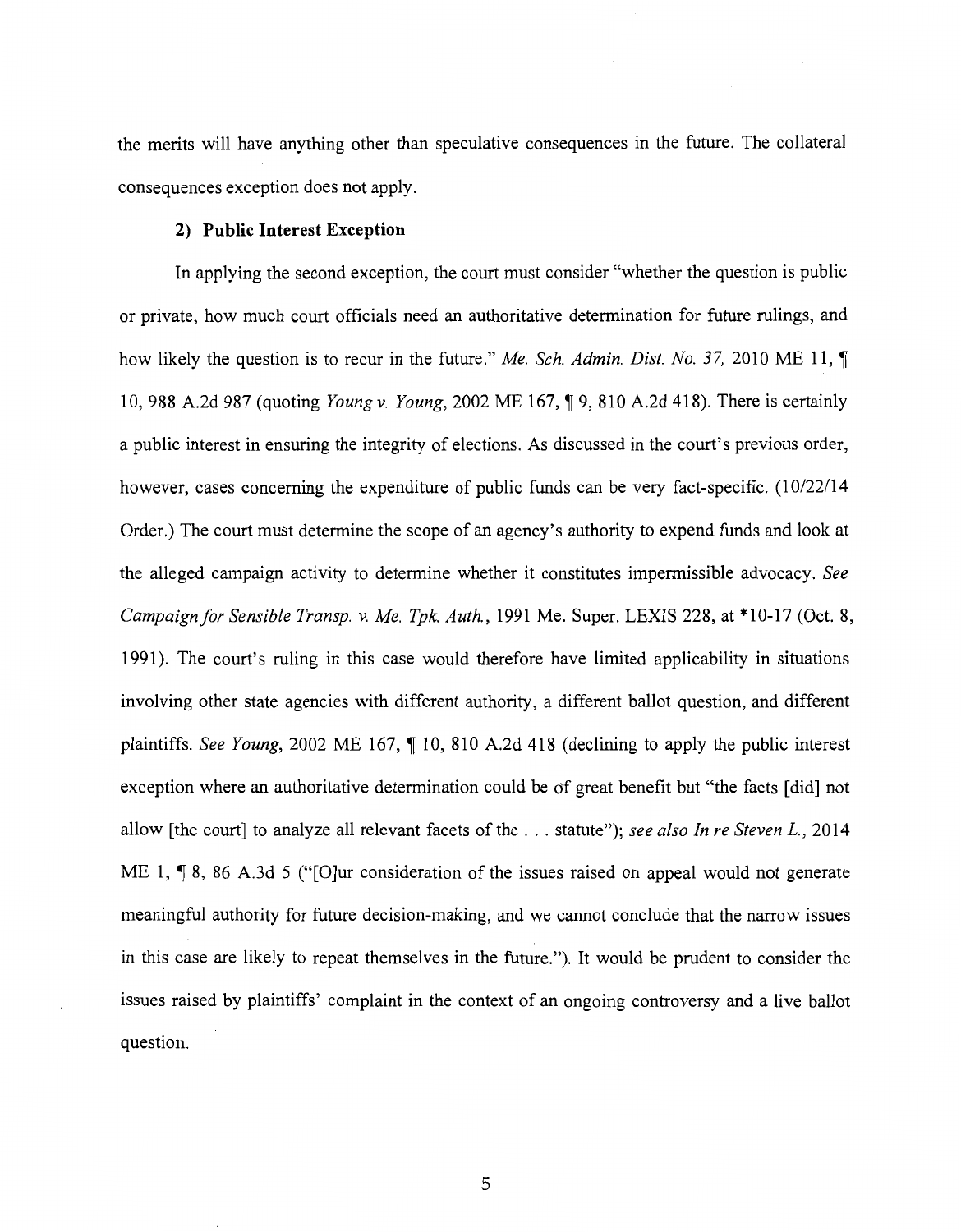### **3) Issue Evading Review Exception**

The final exception to the mootness doctrine applies if this type of issue is repeatedly presented to courts but is of such short duration that it escapes review. *In re Walter R ..* 2004 ME 77,  $\parallel$  9, 850 A.2d 346. Plaintiffs argue that this controversy is bound to repeat itself in the next election because plaintiffs intend to submit a similar ballot initiative for the 2016 election. This assumes, however, that the identical question will be presented and defendant will engage in the same advocacy efforts to oppose the measure. The cases on which plaintiffs rely concerned straightforward questions of law. *See, e.g., Libertarian Party of Me. v. Dunlap,* 659 F. Supp. 2d 215, 217, (D. Me. 2009) (considering whether the state could impose a deadline for the submission of signatures for a non-party candidate to get on the ballot). In addition, unlike other election cases in which this exception applied, *see, e.g., Fredette v. Secretary of State,* 1997 ME 105,  $\P$  2, 4, 693 A.2d 1146 (concluding that challenge to rule for primary election recounts would likely evade review presumably because general election occurs within several months of primary), this is not a case in which the issue is likely to evade review in the future.

Plaintiffs knew as early as September 2013, over a year before the election, that DIFW was going to publicly oppose Question 1. (Compl.  $\sqrt{28}$ .) Plaintiffs waited over a year to file their complaint challenging DIFW's campaign activity. If the plaintiffs sponsor a similar ballot question for the 2016 election, they will be able to get a timely decision on the issue well before the election.

### Conclusion

Plaintiffs' claim is premised on campaign activity related to Question 1 on the November 2014 ballot. The case became moot after the election. Based on the facts of this case, none of the exceptions to the mootness doctrine apply. Although plaintiffs' complaint raises a potentially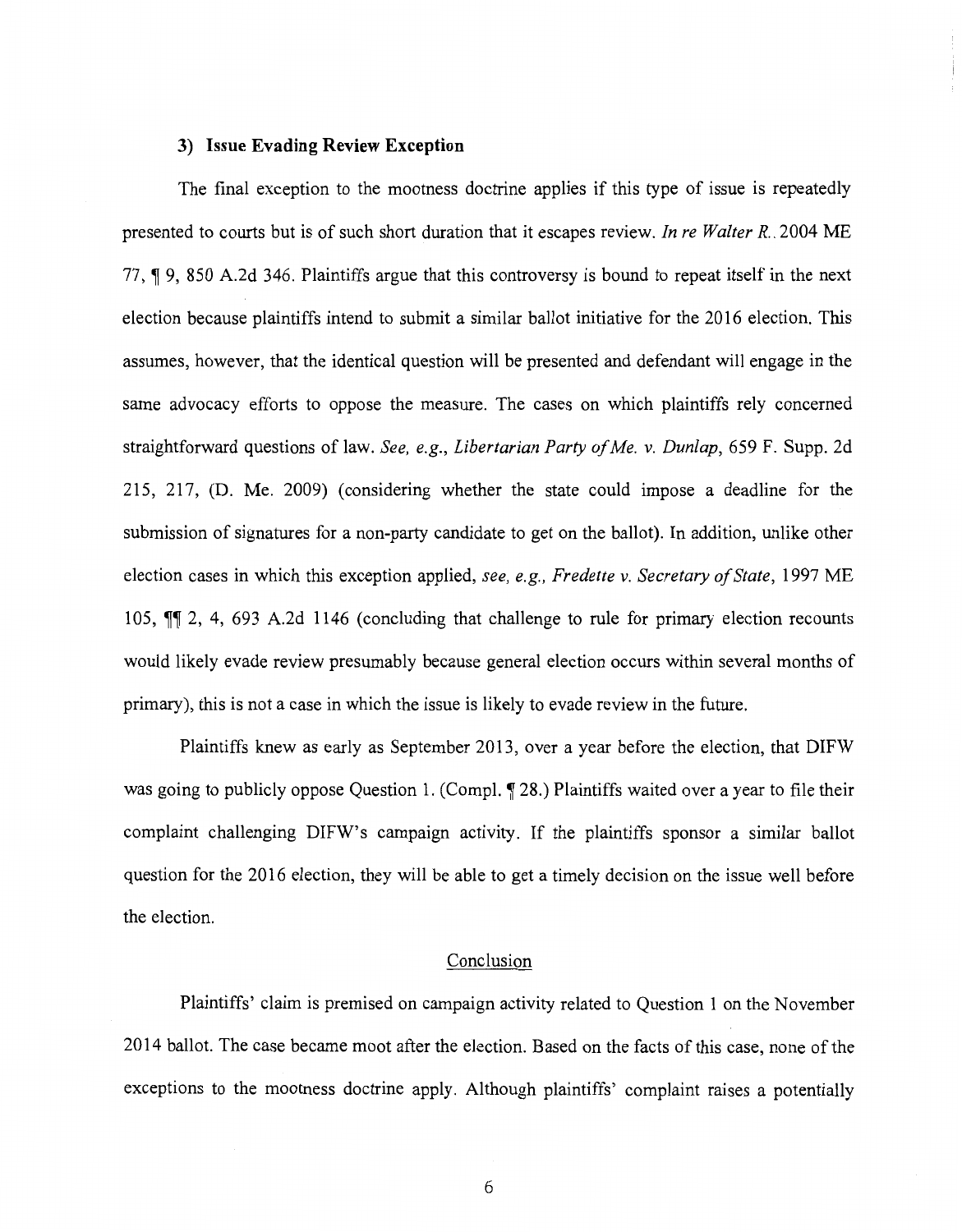important legal question, the court should consider that question in the context of a live controversy.

The entry is:

Count II of plaintiffs' complaint is dismissed as moot.

Per the parties' stipulation, this order constitutes a final judgment for the purposes of appeal.

Date:  $3|3|15$ 

A. Wheeler y( Justice, Superior Court

Plaintiffs-Rachel Wertheimer Esq Defendant DIF&W-Scott Boak AAG/Mark Randlett AAG Intervenor-Paul McDonald Esq/Daniel Murphy Esq  $\mathbf{r}$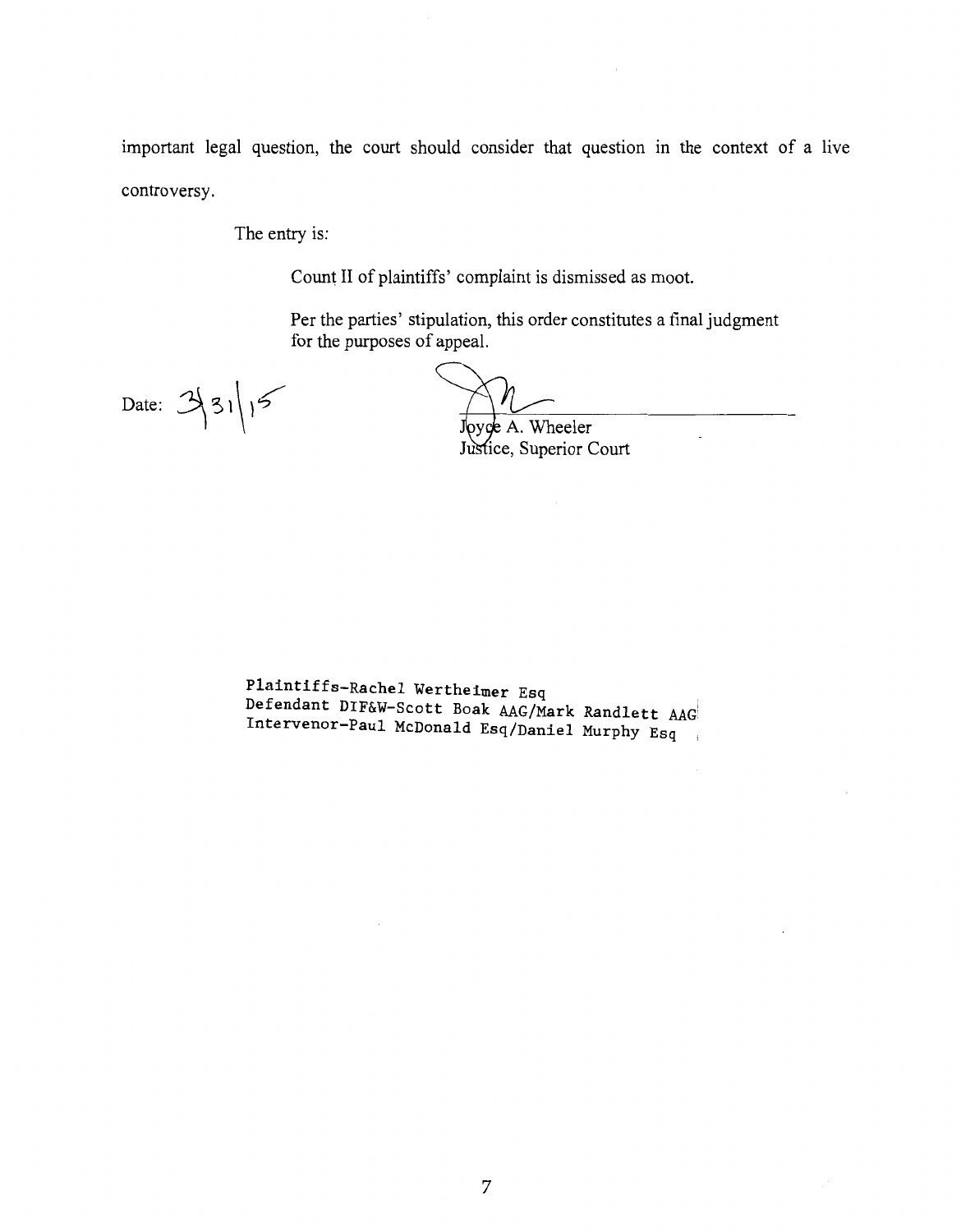# STATE OF MAINE CUMBERLAND, ss

## MAINERS FOR FAIR BEAR HENTING and KATIE HANSBERRY, Plaintiffs

V.

MAINE DEPARTMENT OF INLAND FISHERIES AND WILDLIFE, Defendant

and

## MAINE WILDLIFE CONSERVATION COCNCIL, Intervener

# SUPERIOR COURT CIVIL ACTION DOCKET NO. CV-14-414 CUM -JAW - 10-22-14

ORDER ON MOTION FOR TEMPORARY RESTRAINING ORDER

> SIAIE UF MAINE Cumbushed and a bic Creek's Office **OCT 22 2014**   $\triangle ECEVED$

### BACKGROUND

Before the court is the plaintiffs Mainers for Fair Bear Hunting and Katie Hansberry (collectively, "MFBH")'s motion for a temporary restraining order. MFBH argues that defendant Department of Inland Fisheries and Wildlife ("DIFW" or the "Department") is engaged in illegal campaign activity against Question 1—a ballot initiative that would ban bear baiting, hounding, and trapping-on the November 2014 ballot.

In November, Maine voters will have an opportunity to vote on Question 1, which reads: "Do you want to ban the use of bait, dogs or traps in bear hunting except to protect property, public safety, or for research?" Plaintiff Mainers for Fair Bear Hunting is a Maine Ballot Question Committee md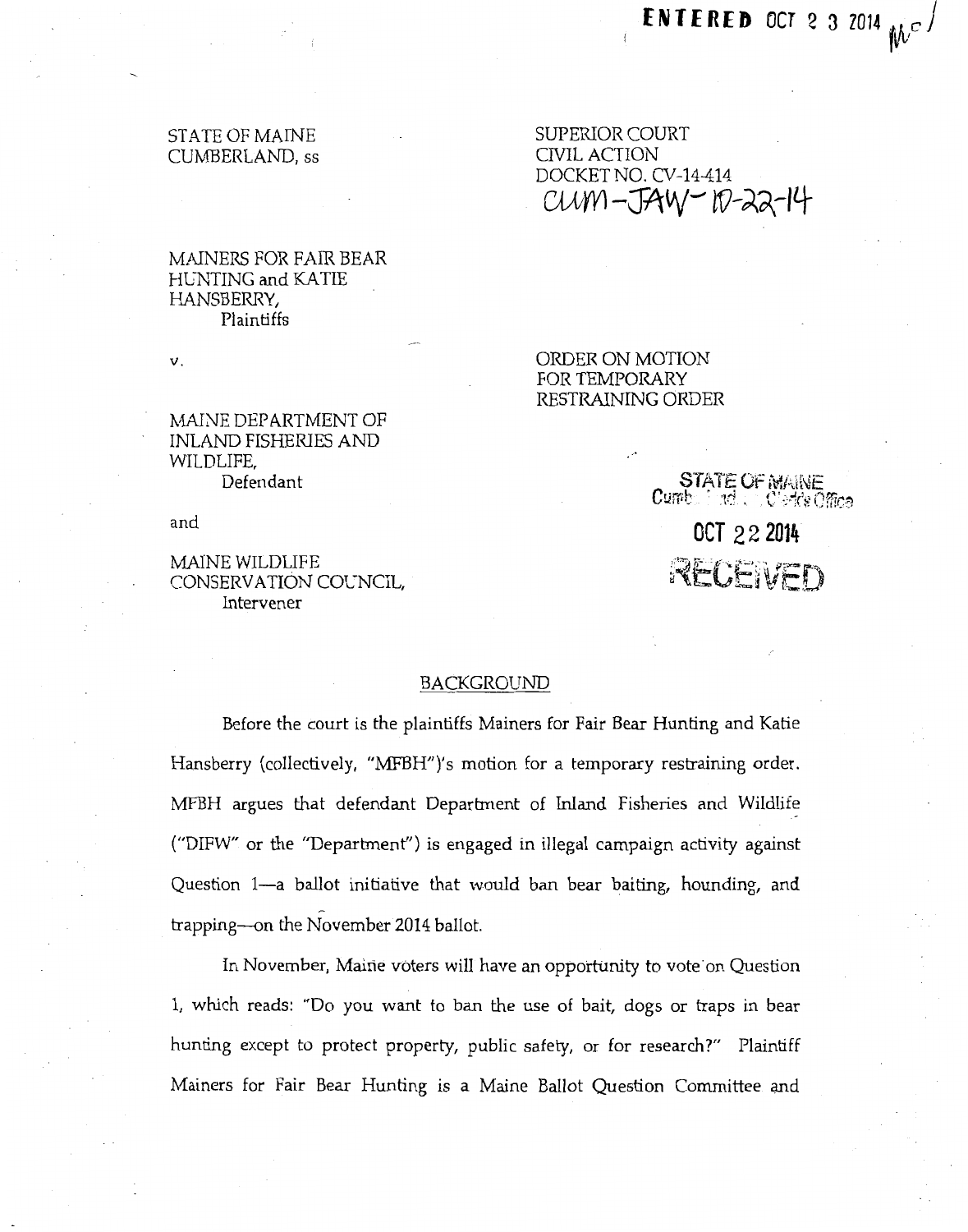proponent of Question 1. Plaintiff Katie Hansberry is a Maine resident who serves as Campaign Director for Plaintiff Mainers for Fair Bear Hunting.

The Department is a Maine state agency charged with, among other things, preserving, protecting, and enhancing the inland fisheries and 1vildlife resources of the State; encouraging the wise use of these resources; and effectively managing these resources. 12 M.R.S. § 10051. The Commissioner of DIFW and DIFW have the responsibility, pursuant to 12 M.R.S. §§ 10053(1) and 10103(2), to manage aU wildlife resources in Maine. When necessary to accomplish their statutory duties, the Commissioner and DIFW have the statutory duty, pursuant to 12 M.R.S. §10105(1), to authorize the taking of wildlife, including bears, subject to conditions and restrictions established by. the Commissioner and DIFW. Pursuant to 12 M.R.S. § 10056, they are also charged with increasing the public's knowledge and understanding of wildlife resources and the management of those resources, and with the promotion of such resources. The Commissioner and DIFW have the authority, pursuant to 12 M.R.S. § 10108(2), to implement program.s to promote the hunting of Maine wildlife, including the hunting of bears. Such programs "may include coordination of activities between the public and private sectors and utilization of promotional missions, exhibits, brochures, technical assistance and expertise as necessary to develop and promote" hunting activities in Maine, including the hunting of bears.

According to Andrea Erskine•, Deputy Commissioner of DIFW, DIFW, and its Commissioner, based on their experience and expertise, consider bear baiting, hounding, and trapping to be legitimate forms of bear hunting in Maine.

<sup>1</sup> *See* affidavit of Andrea Erskine, dated October 14, 2014, and filed with :he court on October 17, 2014.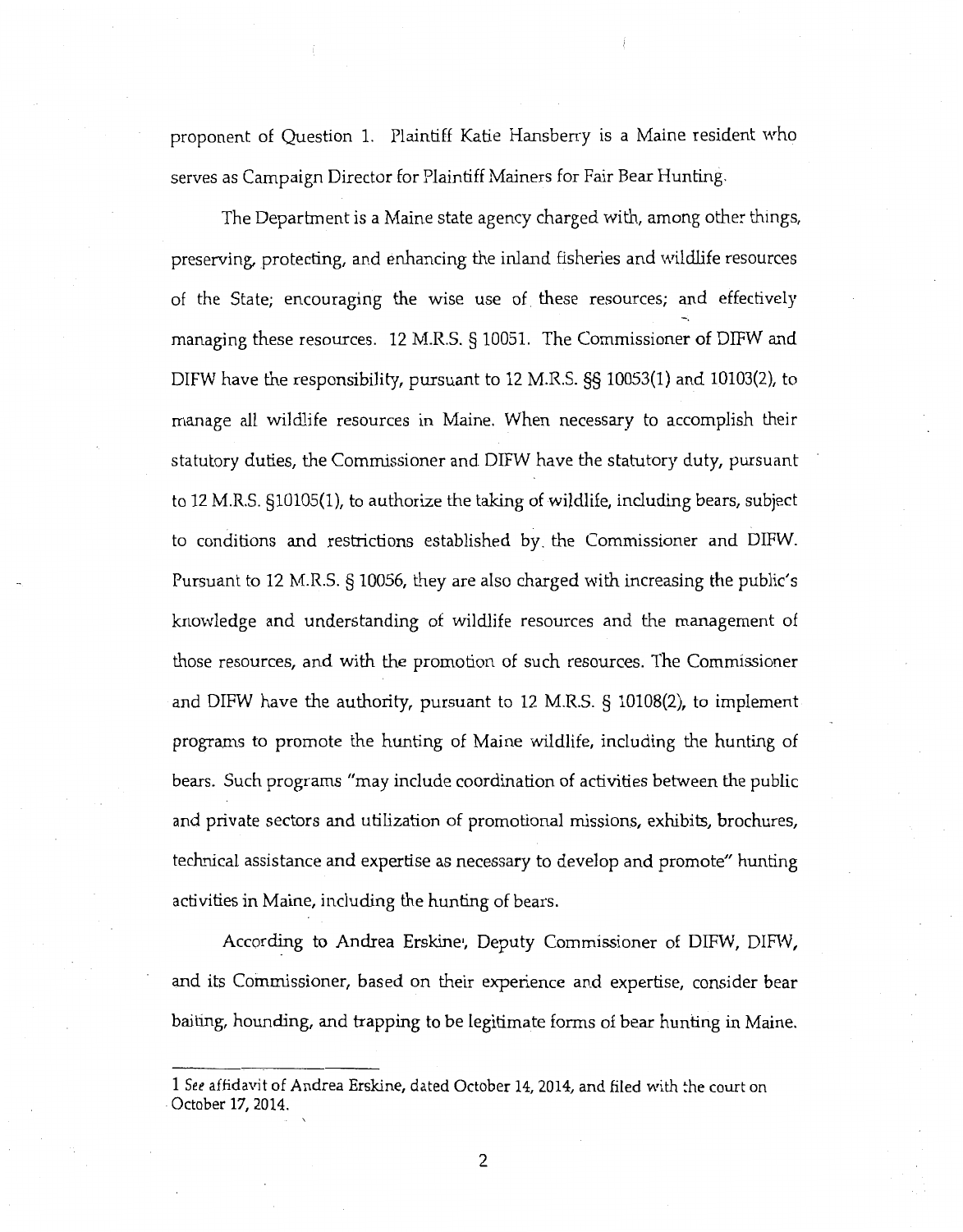Erskine Aff.  $\P$  9. This has been so historically since at least 1989. Erskine Aff.  $\P$  $\P$ 9, 11. The Commissioner and DIFW consider these methods to be not only the most effective forms of management of Maine's bear population, but also to be necessary and essential. Erskine Aff. I 9. They believe the elimination of these forms of bear hunting in Maine would severely handicap their ability to effectively manage Maine's bear population. *Id.* DIFW takes the position that if bear baiting, hounding and trapping were not permitted in Maine, the Maine bear population would grow and expand until bear numbers became limited by the amount of food their habitat could produce. *Id.* If this were to occur, more bears would die of starvation and disease and would be killed in order to prevent conflicts with people, and public safety and property damage concerns as the result of bear activity would increase dramatically. *ld.* 

The Commissioner and DIFW, since at least 1989, have consistently interpreted their statutory directives and authority as requiring them to publicly encourage and promote bear baiting, hounding and trapping as legitimate forms of bear hunting and as effective and necessary forms of bear management in Maine. Erskine Aff.  $\P$  10. The Commissioner and DIFW have also consistently interpreted their statutory directives and authorities as obligating them to engage in affirmative public outreach efforts on bears, bear hunting (including bear baiting, trapping, and hounding), and bear management in Maine, as well as on DIFW's views and positions on those issues. *Id.*  $\P$  10.

Historically, DIFW has taken a variety of actions to fulfill their statutory directives and to inform the public on DIFW's views on bears, bear hunting (including bear baiting, hounding and trapping) and bear management. DIFW's Bear Fact Sheet, about vvhich the plaintiffs complain, has been publicly available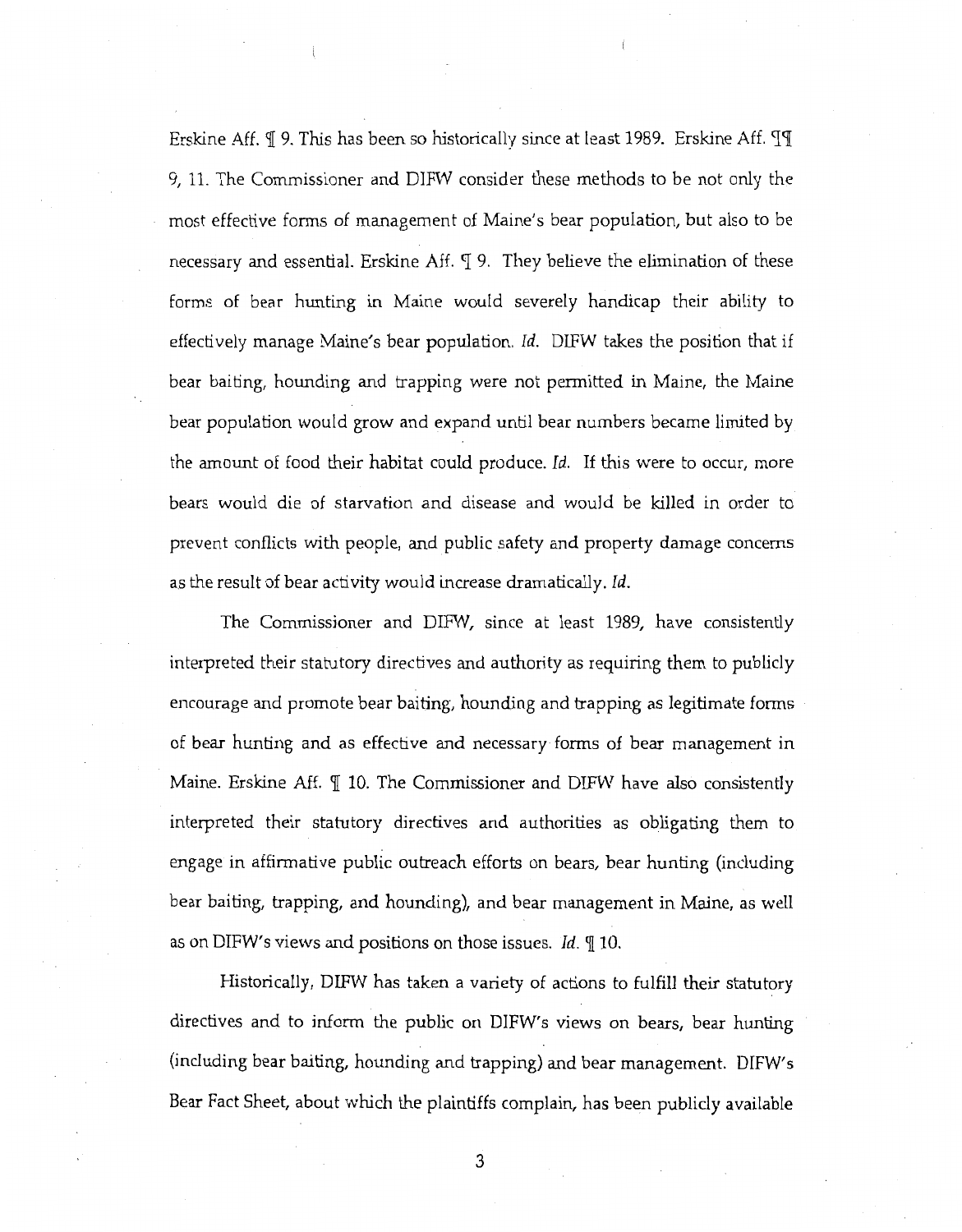since at least 2004. Erskine Aff. *[[ 11, Ex. A, B, C. More recently, DIFW's actions,* also about which the Plaintiffs complain, include the Commissioner holding a press conference and issuing a statement in response to the announcement that the ballot question had been approved; DlFW employees appearing in and expressing DIFW's views during television advertisements that were filmed, produced and paid for by Maine Wildlife Conservation Council ("MWCC"); and DIFW employees attending as guests banquets held by Maine Bowhunters Association and MWCC. Erskine Aff.  $\P$  16. At this point, DIFW has no plans to expend additional agency funds or resources to create YouTube videos supporting bear baiting, hounding or trapping prior to the November 2014 ballot question. Erskine Aff. I 14. Nor does DIFW plan to make any changes or updates to its informational Bear Fact Sheet, or to create any other DIFW visual media projects involving bears, bear baiting, hounding or trapping, or bear management prior to the November 2014 ballot question. *!d.* DIFW does, however, intend to continue to disseminate information to the public by releasing additional YouTube videos that 1vere completed before the filing of the lawsuit, and to otherwise continue to encourage and promote through its existing website resources, social media, verbally, and in written form bear baiting, hounding and trapping as legitimate forms of bear hunting and as effective and necessary bear management practices in Maine, and to oppose ballot initiative Question 1. jd.

DIFW opposes Question 1 because if it passes, it will lose the only effective tools available to control the State's bear population. DIFW argues that it is protected by the government free speech doctrine. MFBH contend that this doctrine does not apply because they do not raise constitutional claims, rather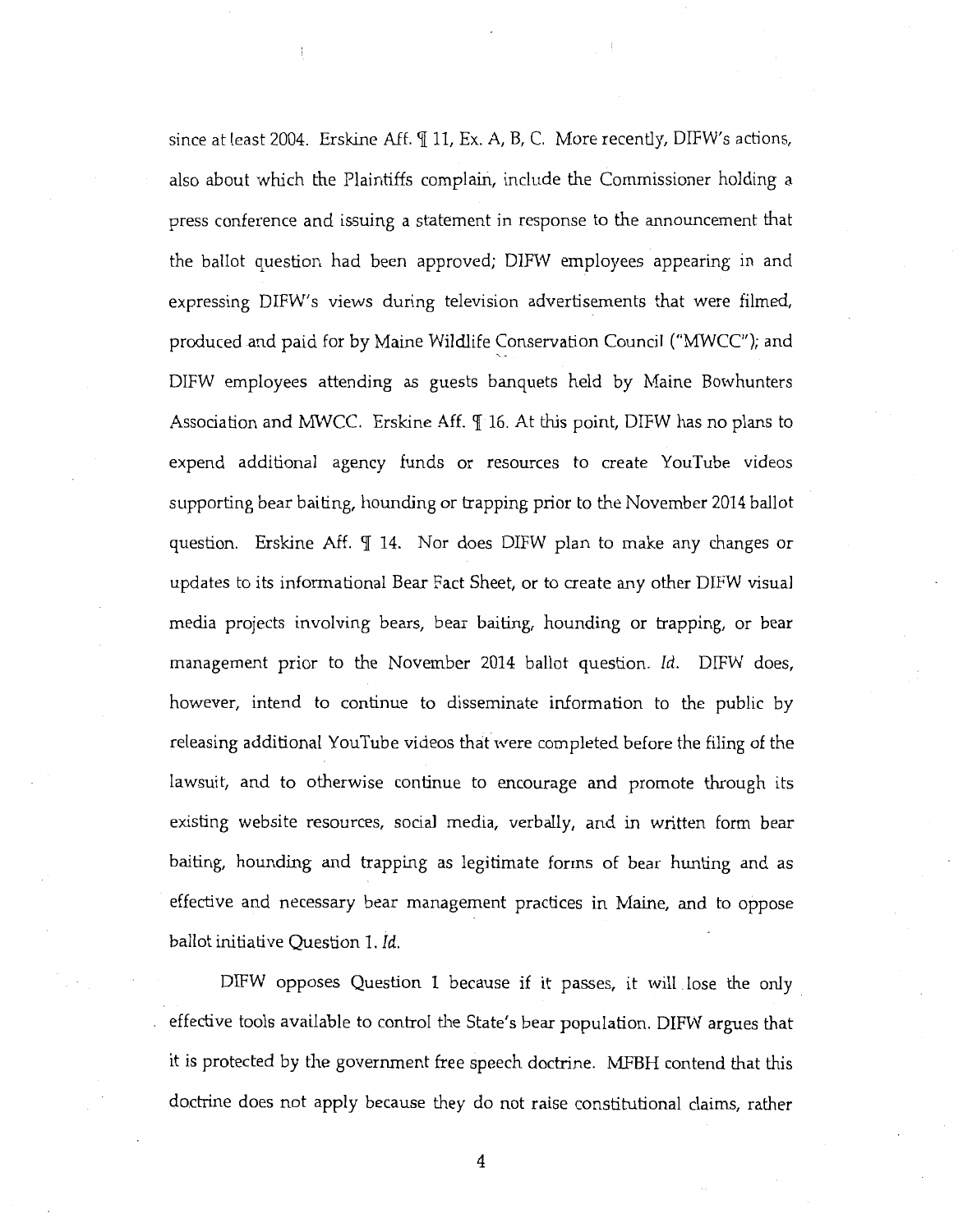they contend that DIFW is engaged in an unauthorized and *ultra vires* use of public funds for campaign activity, the full nature and extent of which remains unknown to the plaintiffs because of DIFW's slow response to plaintiffs' FOAA requests. Plaintiffs contend that once the election is over, there is no possible relief to remedy the alleged violations by DIFW. MFBH seek in this motion to stop DIFW from "unlawfully and irreparably influencing the outcome of the election via impermissible political activity." (Pl.'s Mt. 18.) MFBH argues that the Department cannot use its resources, including staff time, to advocate only one side of a controversial question and undoubtedly influence the outcome of the election. Plaintiffs' motion asks this court to order DIFW "to cease further use of [DIFW] resources on campaign activity; to immediately remove partisan political content from [DIFvV's] website, YouTube channel, Facebook page and other media outlets; to immediately terminate the dissemination of television advertisements produced using DIFW staff time and resources." (Pl.'s Mt. 20.)

The intervener Maine Wildlife Conservation Council ("MWCC") is a Ballot Question Committee formed to influence the statewide referendum on Question 1. MWCC owns the TV advertisements and opposes the plaintiffs' motion as an impermissible prior restraint on its free speech rights. There is no dispute, for the most part, that DIFW and the Ballot Question Committees, such as MWCC, are working with DIFW to influence the outcome of the referendum; therefore, the court will not repeat here the specific claims of the plaintiffs• concerning the ways that DIFW's campaign activity exceeds the authorized "fair

<sup>2</sup> The plaintiffs set forth the specific violations in their motion at pages 3-8.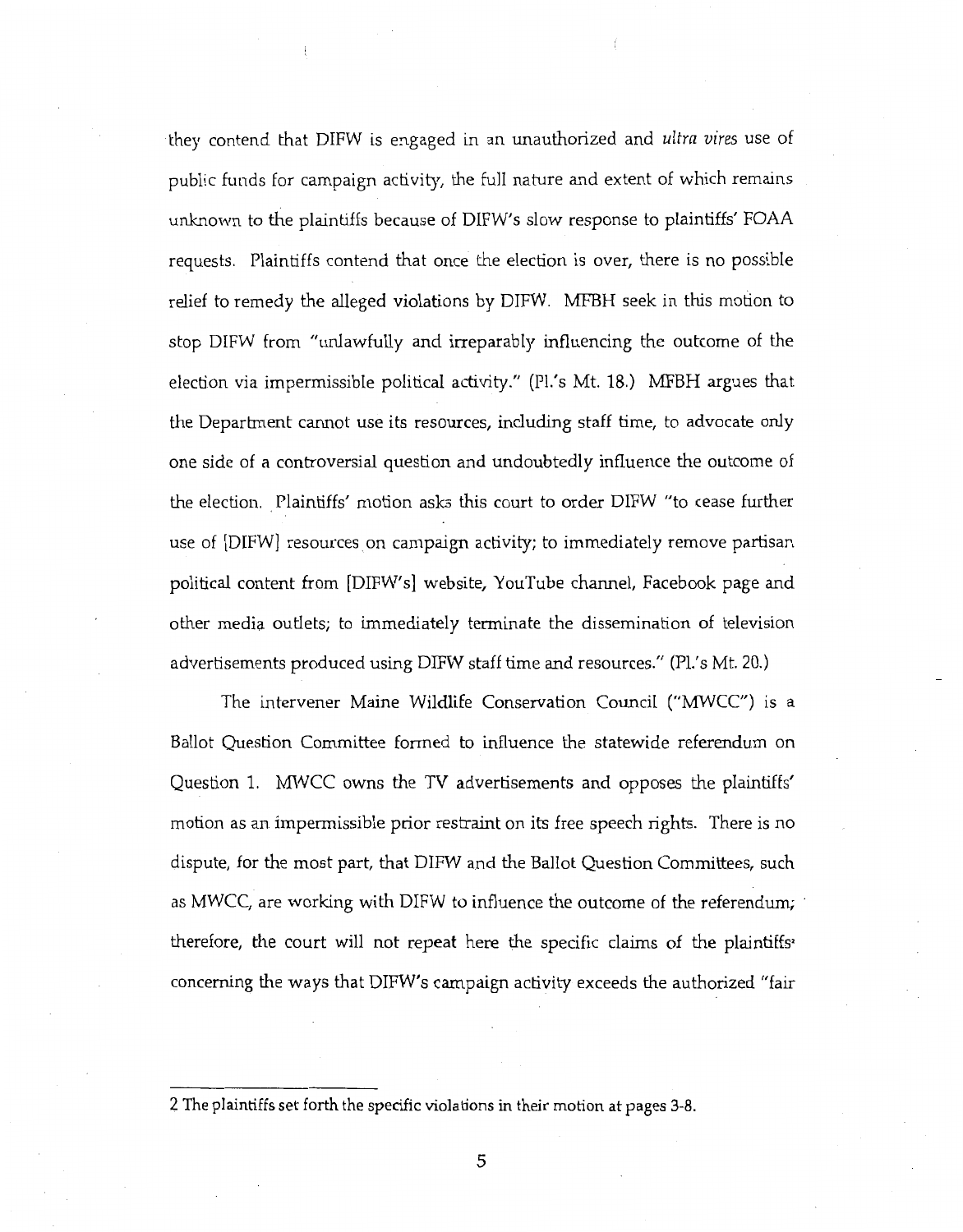comment" and "dissemination of information". Rather, the court will address whether DIFW can be restrained as plaintiffs request.<sup>,</sup>

Even if the plaintiffs were to prevail on their *ultra vires* argument, they have failed to demonstrate that the government free speech doctrine is inapplicable, they will suffer irreparable harm, and the public interest will not be adversely affected by granting the TRO. The alleged harm is that DIFW's activity will influence the outcome of the election, notwithstanding the effort of the plaintiffs to reach out to the voters to inform them of the value and benefits of enacting the referendum. Influencing the outcome of the election is precisely what DIFW hopes to do. DIFW believes, based on its experience and expertise, that it is obligated to publicly encourage and promote bear baiting, hounding and trapping as legitimate forms of bear hunting and as effective and necessary forms of bear management in Maine.

#### DISCUSSION

#### Temporary Restraining Order

On a motion for a temporary restraining order (TRO), the moving party has the burden to demonstrate that

> (1) it will suffer irreparable injury if the injunction is not granted;

> $(2)$  such injury outweighs any harm which granting the injunctive relief would inflict on the other party;

> (3) it has a likelihood of success on the merits {at most, a probability; at least, a substantial possibility); and

> (4) the public interest will not be adversely affected by granting the injunction.

*Bangor Historic Track, Inc. v. Dep't of Agric.,* 2003 ME 140,  $\P$  9, 837 A.2d 129. "Failure to demonstrate that any one of these criteria are met requires that

<sup>3</sup> The court need not address the lack of standing claim ra:sed by the Department and the intervener because of the outcome of this decision.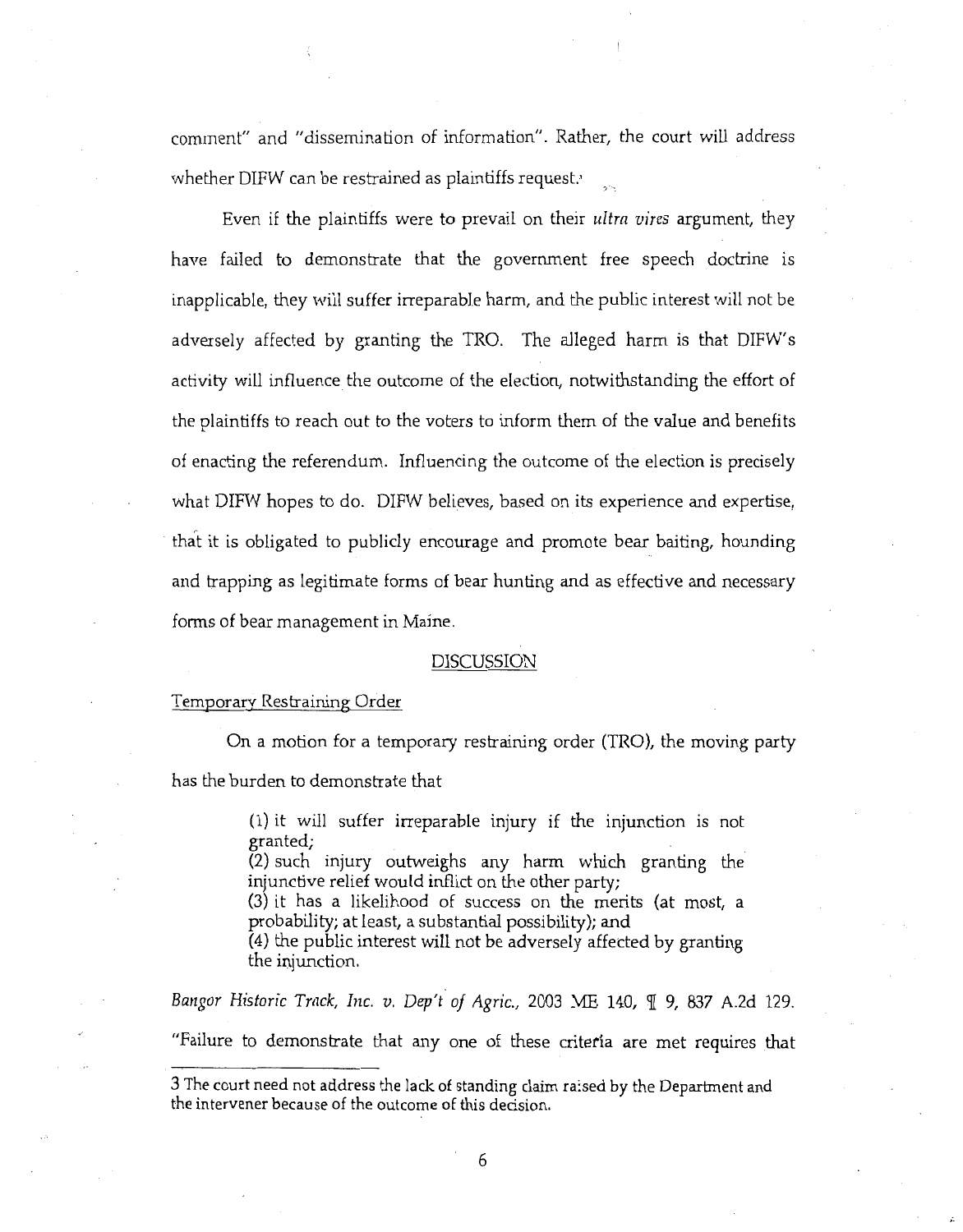injunctive relief be denied." *Id.* at 9I 10 (citation omitted). Plaintiffs bear the burden of demonstrating these factors weigh in favor of an injunction. *Esso Standard Oil* Co. *v. Monroig-Zayas,* 445 F.3d *13,* 18 (1st Cir. 2006) (citation omitted). Likelihood of Success on the Merits

#### 1. Legal Standard

The only Maine case that has addressed the issues of whether state officials can advocate for or against a ballot measure and whether the officials may use public funds to support their advocacy is *Campaign for Sensible Transportnfion v. Maine T11rnpike Authority,* 1991 Me. Super. LEXIS 228 (Oct. 8, 1991). In that case, Justice Alexander found that no other Maine cases addressed the issues but noted that "precedent in other states suggests that absent specific legislative authorization, public agencies may not spend public funds to take sides in elections and attempt to influence results." *Id.* at \*6.

Plaintiffs in that case alleged that the Turnpike Authority improperly used public funds "to oppose an upcoming referendum on Turnpike widening and transportation planning." *Id.* at \*1. Plaintiffs alleged that the Turnpike Authority had published newsletters and hosted luncheons that were designed to influence the election. The court relied on *Citizens to Protect Public Funds v. Board of Edumtion of Parsippany-Troy Hills,* 98, A.2d 673 (N.J. 1953) and *Stanson v.* Matt, 551 P.2d 1 (Cal. 1976).

In 2004, the Maine Attorney General at the time, G. Steven Rowe issued an opinion about his understanding of the law regarding "whether state and local government officials can advocate for or against a citizen initiated ballot measure, and whether those officials can use public funds to further those efforts." Op. Me. Att'y Gen. 04-05. The opinion characterized *Campaign for Sensible Transportation*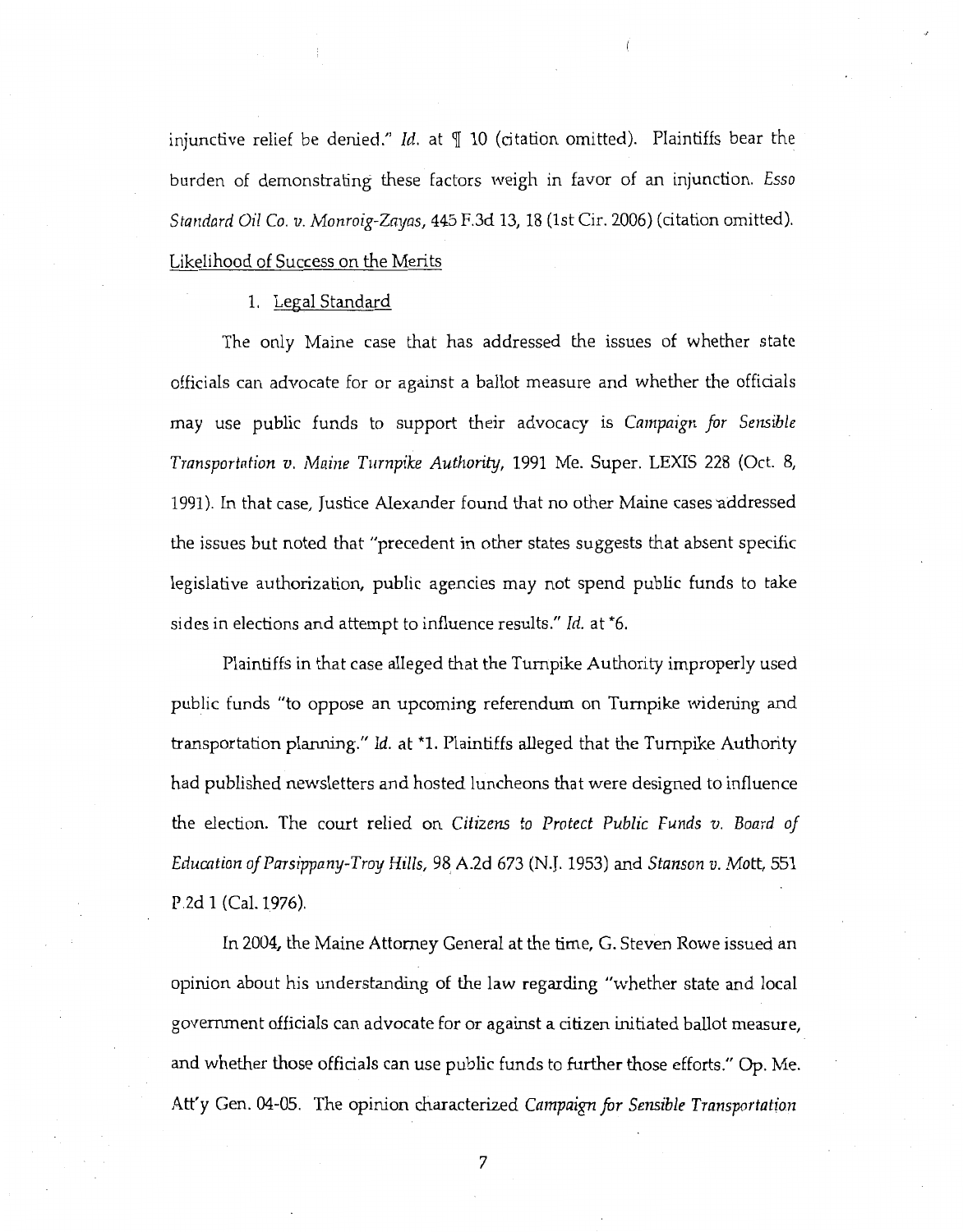as dearly stating the guiding principles of the law "in a manner that is consistent

with the case law from other jurisdictions." *ld.* at \*3. The opinion concludes,

Governmental bodies and officials may not expend public funds solely or primarily for purposes of partisan advocacy without express authorization, and even where authorized, these activities are subject to constitutional limits. They may disseminate information on matters such as citizen initiatives and may express 'their views as public officials. We have found no case concluding that public resources such as personnel time cannot be used in support of these allowable activities. However, the line between appropriate dissemination of relevant information and activities that constitute improper advocacy by government agencies and officials is not easy to define in the abstract. Such determinations are fact-dependent and may be complex, particularly in situations such as this where the subject matter of the issue before the voters has a direct and substantial impact upon the duties and responsibilities of those government agencies and officials.

Id. at <sup>\*3</sup> (footnote omitted). Contrary to DIFW and MWCC's arguments, *Citizens to Protect Public Funds* and *Stmzson,* upon which *Campaign for Sensible Transportatimz* is founded, are still good law where the invalidation of the expenditures was based on legislative enactment (or an absence thereof) and not on the First Amendment. *See, e.g., Kidwell v.* City *of Union,* 462 F. 3d 620, 629 (6th Cir. 2006) (Martin, J. dissenting); *Santa Barbara County Coal. Against Auto. Subsidies v. Santa Barbara County Assn. oJGov'ts,* 84 Cal. Rptr. 3d 714, 722 (Cal. Ct. App. 2009) ("Although a government agency cannot spend public funds in a partisan campaign for the passage or defeat of a ballot measure, \·Ve conclude that, in this case, the activity ... was not electoral advocacy because it was in furtherance of its express statutory duties and occurred before Measure A was qualified for placement on the ballot.") However, this is not the only analysis to consider. In the proper case, the government speech doctrine may apply, as DIFW and MWCC argue here.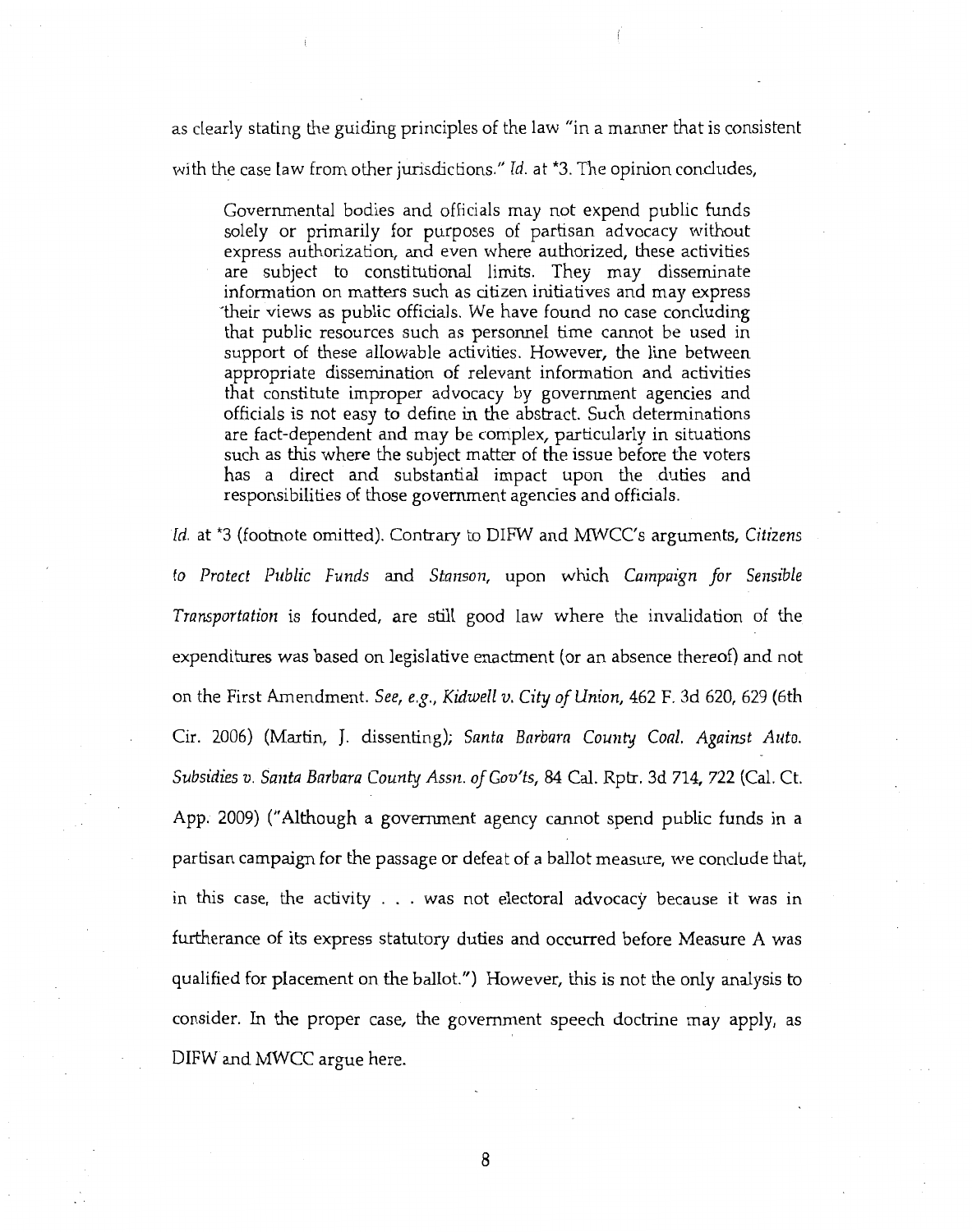### 2. *Ultra Vires*

Before considering the impact of the government speech doctrine to this case, the court considers whether DIFW's activities are *ultra vires,* as alleged by plaintiffs, who contend that there is no specific legislative authorization for DIFW's campaign activities. Even though *Campaign for Sensible Transportation*  concluded that "absent specific legislative authorization, public agencies may not spend public funds to take sides in elections and attempt to influence results", 1991 Me. Super. LEXIS 228, at \*6, this court concludes that DIFW's activities are authorized by the constellation of statutes directing DIFW's responsibilities. Here DIFW's statutory authorizations and directives are sufficiently broad to encompass its activities with respect to the management of bears and Question 1. DIFW is charged with "the administration and enforcement of the inland fisheries and wildlife laws and ... the responsibility for the management of all inland fish and wildlife in the State."  $12$  M.R.S. § 10103(2). DIFW is directed "to preserve, protect and enhance the ... wildlife resources of the State; ... to ensure coordinated planning for the future use and preservation of these resources; and to provide for effective management of these resources." 12 M.R.S. § 10051. Plaintiffs concede that this includes "the authority to administer hunting and trapping programs consistent with wildlife management goals set by subdivision of the Department, conduct studies of wildlife populations, and promote and educate the public about Maine's resources." Pl.'s Compl. p. 4. These grants of authority are not comparable to the far more limiting list of enumerated functions of the agency in *Campaign for Sensible Transportation.* 

Furthermore, the Department is mandated to "encourage the wise use of [wildlife] resources." 32 M.R.S. § 10051. Thus, DIFW is statutorily required "to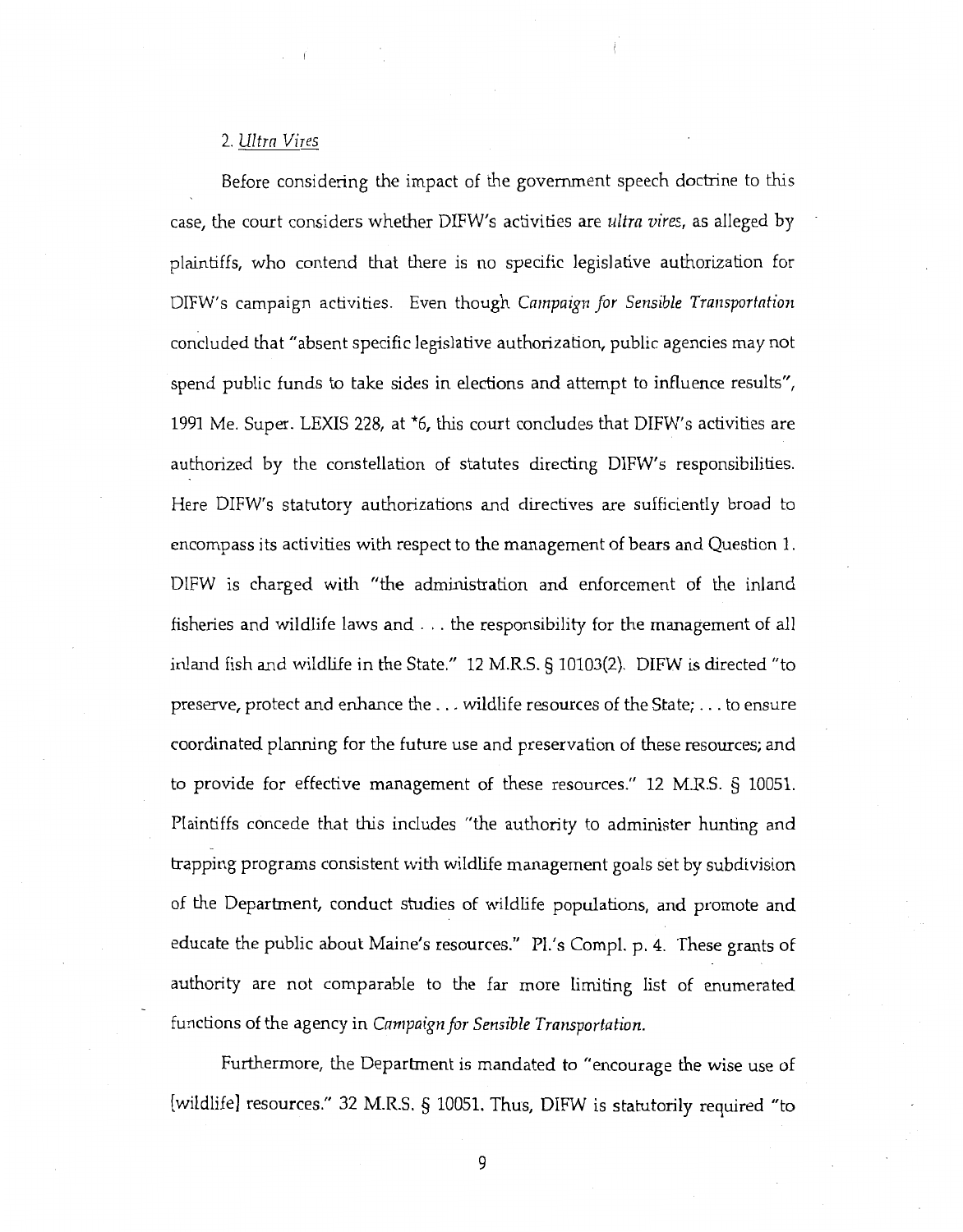attempt to persuade" the public to make wise of these resources, or to make wise use "more appealing or more likely to happen." Merriam-Webster Online Dictionary, "encourage," http://merriam-webster.com/dictionary/encourage, last visited 10/22/2014. The Department is also charged under 12 M.R.S. § 1056 with "increas[ing] the public's knowledge and understanding of inland  $\ldots$ . wildlife resources and the management of these resources." This statutory language expressly directs DIFW to advocate for its positions regarding wildlife management, including bear management. Additionally, in "implement[ing] a program designed to promote ... wildlife resources and attract hunters ... to the State," the Commissioner is granted discretionary authority to "coordinat[e] ... activities between the public and private sectors and utilize $[e]$ ... promotional missions, exhibits, brochures, technical assistance and expertise as necessary to develop and promote hunting ... activities within the State." 12 M.R.S. § 10108. Thus, this Court finds that there is express legislative authorization for the activities DIFW has engaged in this campaign against Question 1.

3. Government Speech Doctrine

The next question is whether the government speech doctrine applies to the facts in this case. The government speech doctrine provides that government speech "is not restricted by the Free Speech Clause." *Adams v. Me. Mw1. Ass'n,*  2013 WL 9246553, at \*16 (D. Me. 2013) (quoting *Pleasant Grove City v. Summum,*  555 U.S. 460, 469 (2009)). In other words, "the Government's own speech is exempt from First Amendment scrutiny." *Johanns v. Livestock Mktg. Ass'n,* 544 U.S. 550, 553 (2005). "Whether the protections of the government speech doctrine are available ... depends on the content of the challenged speech and the legal theory argued by the challenger." *Adams,* 2013 WL 9246553, at \*19. In *Adams,* the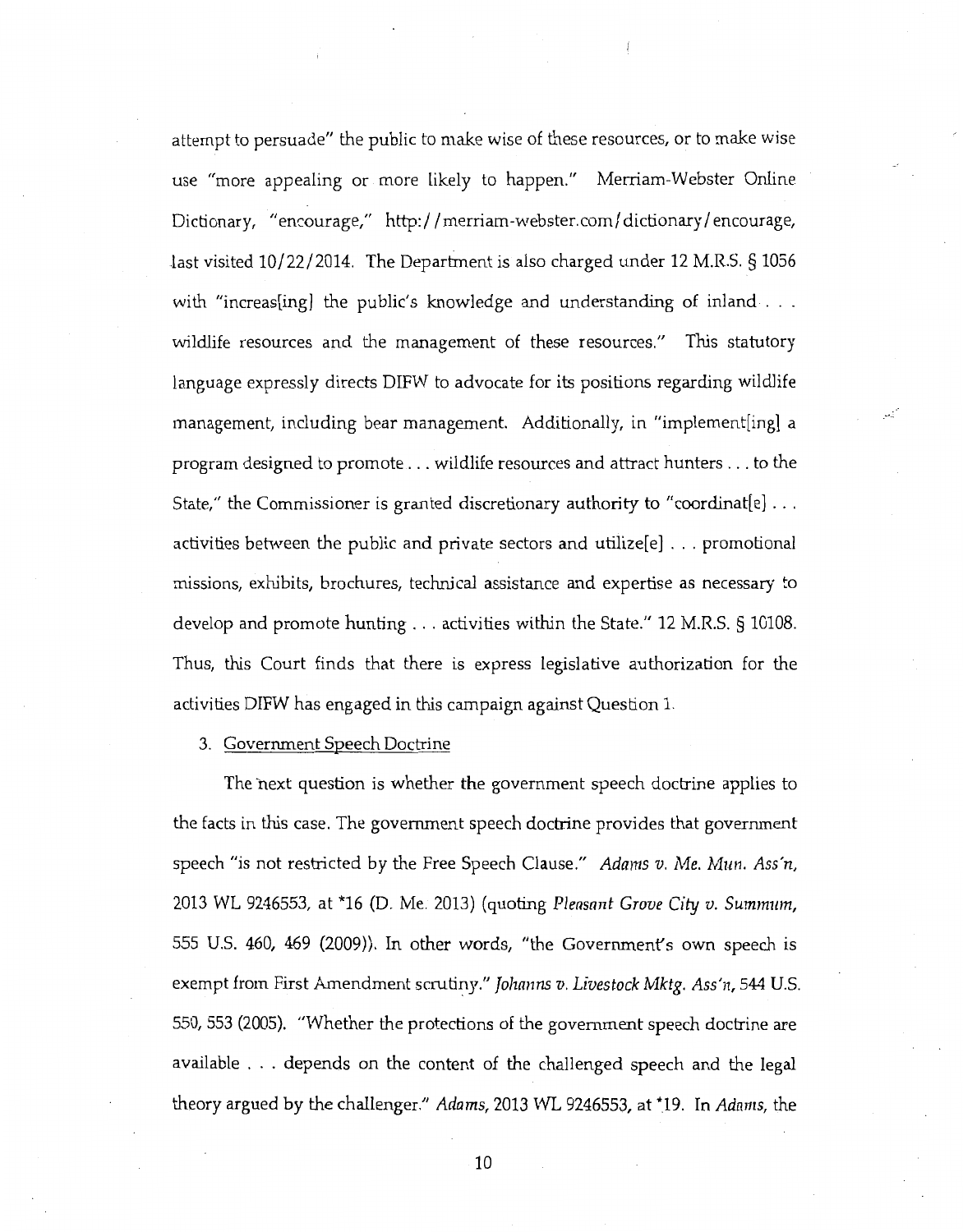District Court followed the Fourth and Sixth Circuits "in declining to craft a bright line political or campaign speech exception to the government speech doctrine." *Id.* at \*22. The District Court observed that MMA's advocacy activities related to initiatives that it perceived would have serious consequences for municipal governments. *Id.* The District Court in *Adams* resolved all of the federal claims, including a count alleging "the government taking sides" and "direct governmental interference with an initiative", as sounding under the Free Speech Clause of the First Amendment and held that "the government speech doctrine applies to MMA's advocacy activities." *ld.* at \*23.

MFBH's claim in Count II of their Complaint also sounds under the Free Speech Clause even though plaintiffs take great care to say they are not mounting a constitutional chaJlenge. Although at first blush, an ordinary citizen may question the appearance of uniformed Game Wardens in advertisements paid for by a private group and advocating for a particular point of view, the government speech doctrine protects expenditures on speech-related activities when the "speech is germane to a Legitimate government interest", *Adams,* 2013 WL 9246553, at \*19 (citing *Kidwell v.* City *of Union,* 462 F. 3d 620, 626 (6th Cir. 2006)), and whether the government entity is subject to democratic accountability and political safeguards. *Id.* at \*21 (quoting *Bd. of Regents of Univ. of Wis. System v. Sout!tworth,* 529 U.S. 217, 235 (2000)).

The doctrine of government speech arises most often in the context of compLaints that government speech expressing or promoting particular viewpoints violates the free speech rights of citizens with opposing views. Plaintiffs' argument is best summed up by DIFW as, "by voicing a viewpoint in opposition to Plaintiffs' own, DIFW has interfered with Plaintiffs' ability to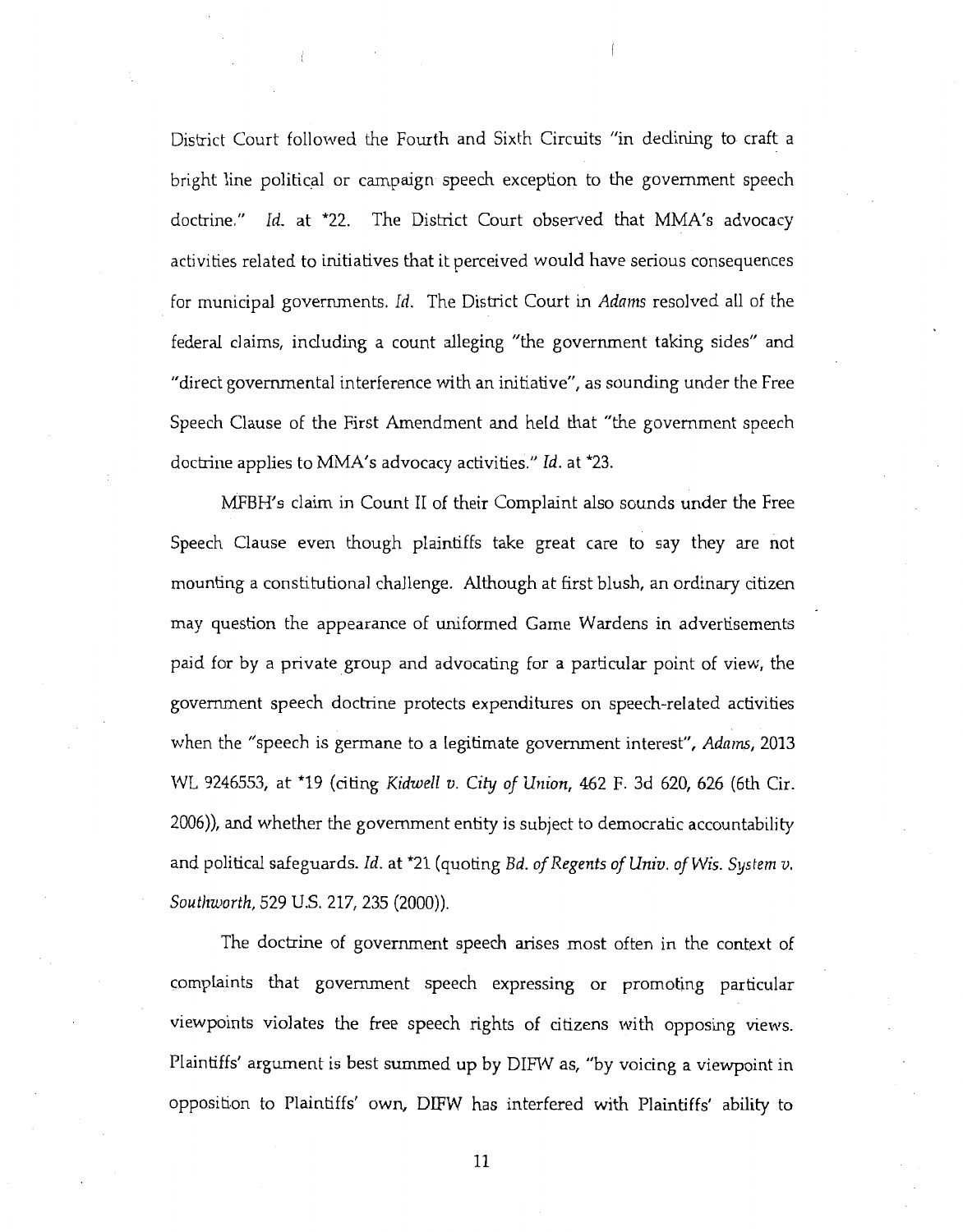deliver its message." Def.'s Opp. at n.2. Although Plaintiffs take great care to state that their claim is not a constitutional claim, this court concludes that there is a free speech argument. Plaintiffs' claim in their Complaint that DIFW has impaired their "constitutional right to advance Question 1," and also that DIFW's actions have "harmed Plaintiffs' campaign." Pl.'s Compl. at p. 22. Thus, Plaintiffs' claim in Count II clearly sounds in free speech and the government speech doctrine applies. The law has consistently held over the last twenty years, that when governments "engage[] in their own expressive conduct, then the Free Speech Clause has no application." *Pleasant Grove Cihj,* 555 U.S. at 467.

Pursuant to the government speech doctrine, a governmental entity "is entitled to say what it wishes," *Rosenberger v. Rector* & *Visitors of Univ. of Va.,* 515 U.S. 819, 833 (1995), and to choose "viewpoints when the government itself is speaking." *Griswold v. Driscoll,* 616 F. 3d 53, 58-59 (1st Cir. 2010) (citing *Pleasant Grove City,* 555 U.S. at 467.) Moreover, after choosing its message, as the Supreme Court provided:

Compelled support of government - even those programs of government one does not approve - is of course perfectly constitutional, as every taxpayer must attest. And some governmental programs involve, or entirely consist of, advocating a position. The government, as a general rule, may support valid programs and policies by taxes or other exactions binding on protesting parties. Within this broader principle it seems inevitable that funds raised by the government will be spent for speech and other expression to advocate and defend its own policies.

*Johanns,* 544 U.S. at 559 (internal quotation marks omitted.) Thus, the government speech doctrine allows governmental entities to expend funds on position-based speech.

Government accountability protects those who disagree with government actions or speech, and belies the need for additional first amendment protections.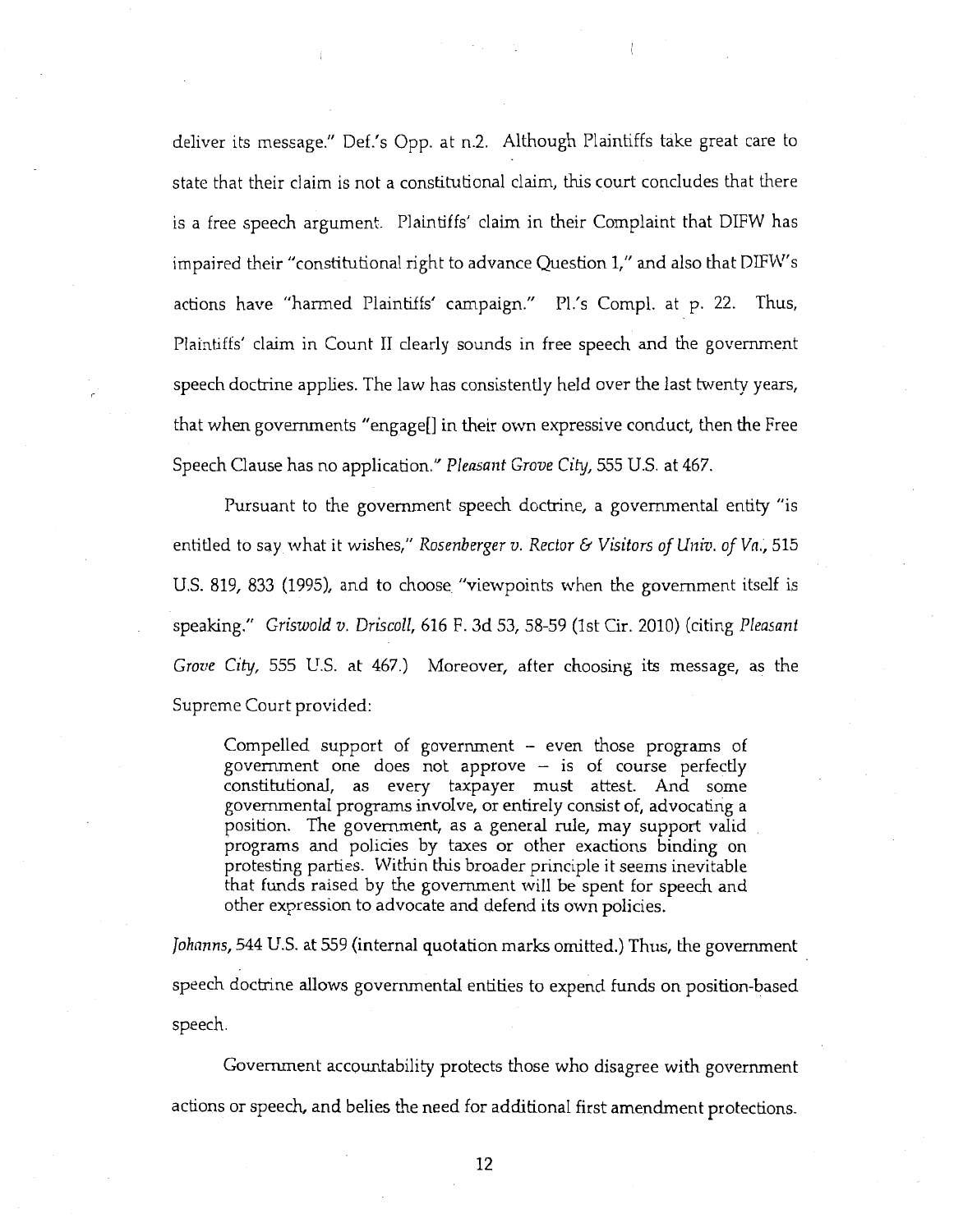The governmental speakers, after all, are "ultimately accountable to the electorate through the political process, which is the mechanism to test disagreements." *Newton v. Page,* 700 F. 3d 595 (1st Cir. 2012) (citing *Bd. of Regents of llniv. of Wis. Sys.,* 529 U.S. at 235; *Sutcliffe v. Epping Sch. Dist.,* 584 F. 3d 314, 331 n.9 (1st Cir. 2009)). The Supreme Court has observed that "[w]hen the government speaks, for instance to promote its own policies or to advance a particular idea, it is, in the end, accountable to the electorate and the political process for its advocacy. If the citizenry objects, newly elected officials later could espouse some different or contrary position." *Bd. of Regents of Univ. of Wis. Sys.,* 529 U.S. at 235. Here, DIFW is a government agency, ultimately accountable to the electorate, and the speech at issue is germane to DIFW's statutory directives. Hence, the government speech doctrine applies and blocks Plaintiffs' claim to the extent it is premised upon first amendment rights. Thus, Plaintiffs are unlikely to prevail on the merits of their claim in Count II.

#### Irreparable Injury, Balancing of Harms and Public Interest

Plaintiffs have failed to articulate an irreparable injury. Plaintiffs allege that the injury is the continued use of agency funds to oppose Question 1 and to affect the outcome of the referendum vote.· First, DIFW has stopped and does not intend to expend any additional funds on the campaign. Second, the TV advertisements are the property of MWCC and the plaintiffs have advanced no basis for enjoining MWCC. Third, the speech the plaintiffs seek to enjoin is part of the marketplace of ideas that best supports democracy. This decision should

<sup>4</sup> The speculative opinions propounded by Robert G. Meadows do not qualify as admissible expert or lay opinion on the existence of an irreparable harm. Under M.R. Civ. P. 65, a request for injunctive relief must be supported by evidence addressed to specific facts sufficient to demonstrate the existence of irreparable injury. Plaintiffs have failed to do this.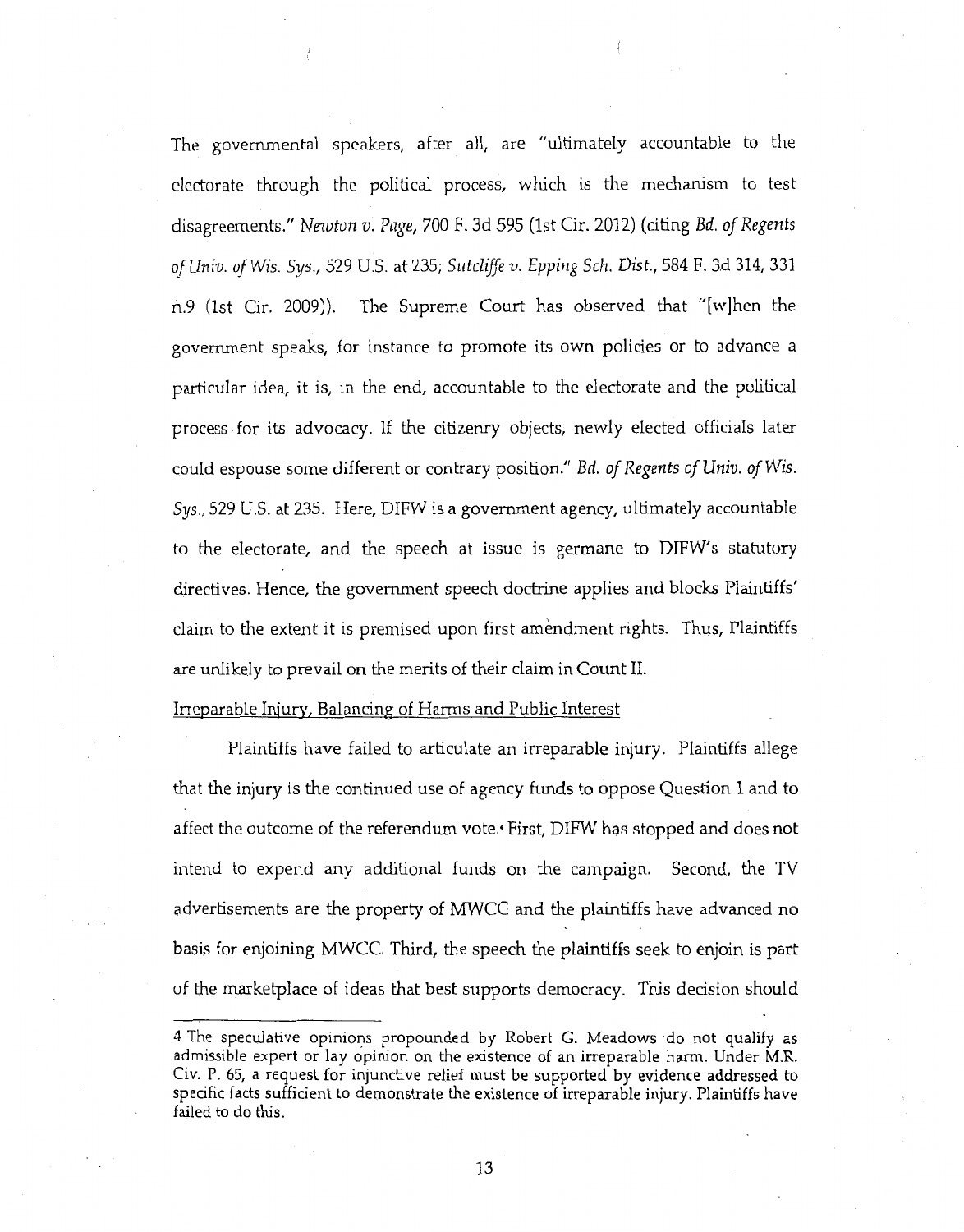not be read as an errdorsement of DIFW's campaign activities as a matter of policy; but, rather a subscription to the point of view articulated by the District Court in *Adams* that "more speech is better than less, and the Plaintiffs remain free to make their ovm voices louder and more persuasive in the marketplace of ideas." *ld.* at "'25. If Plaintiffs do not like DIFW's speech, its remedy is to vote out of office or limit the conduct of those officials by law by petitioning the Maine Legislature to pass a law limiting DIFW's ability to fund and participate in campaign activities either on its own or in conjunction with other groups such as Bailot Question Committees.

Restricting speech on contested public issues is directly contrary to the public interest, which favors a robust and dynamic public discourse. *See Bllckley*  1). *Valeo,* 424 U.S. 1, 48-49 (1976) (noting that the First Amendment "was designed to secure the widest possible dissemination of information from diverse and antagonistic sources, and to assure unfettered interchange of ideas for the bringing about of political and social changes .... ") (internal citations and quotation marks omitted). It is the voters, not the Plaintiffs or the courts, to assess the relative merits of conflicting speech. *See First Nat'l Bank of Boston v. Bellotti,* 435 U.S. 765, 790-91 (1978) ("[T]he fact that advocacy may persuade the electorate is hardly a reason to suppress it ... the people in our democracy are entrusted vvith the responsibility for judging and evaluating the relative merits of conflicting arguments.") The public interest would be adversely affected if Plaintiffs' request for a TRO were granted when DFIW's speech is on topics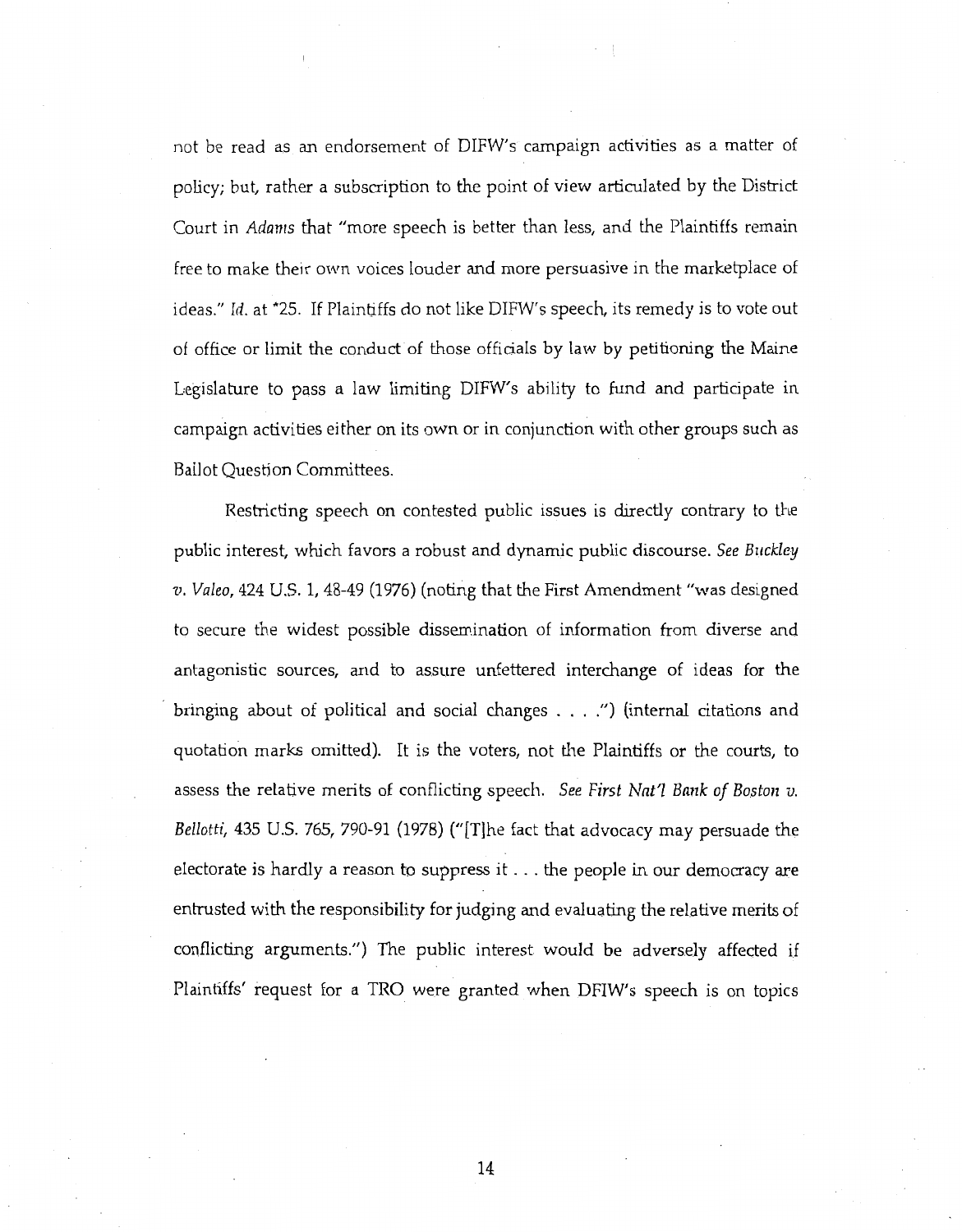squarely within "its competence as governor." *Kidwell,* 462 F. 3d at 626.' "If the citizenry objects, newly elected officials later could espouse some different or contrary position." *Ed. of Regents of Univ. of Wis. Sys.,* 529 U.S. at 235. fn the meantime, DIFW's advocacy activities are based on their experience and expertise and relate to initiatives that it perceives would have serious consequences for their effective management of Maine's bear population.

The entry is:

Motion for a Temporary Restraining Order is DENIED.

Date: October 22, 2014

<sup>5</sup> Given the decision in this case, the court does not address whether the relief requested by Plaintiff would constitute prior restraint on either DIFW or MWCC. The court a!so does not need to address any other arguments raised by any of the parties.